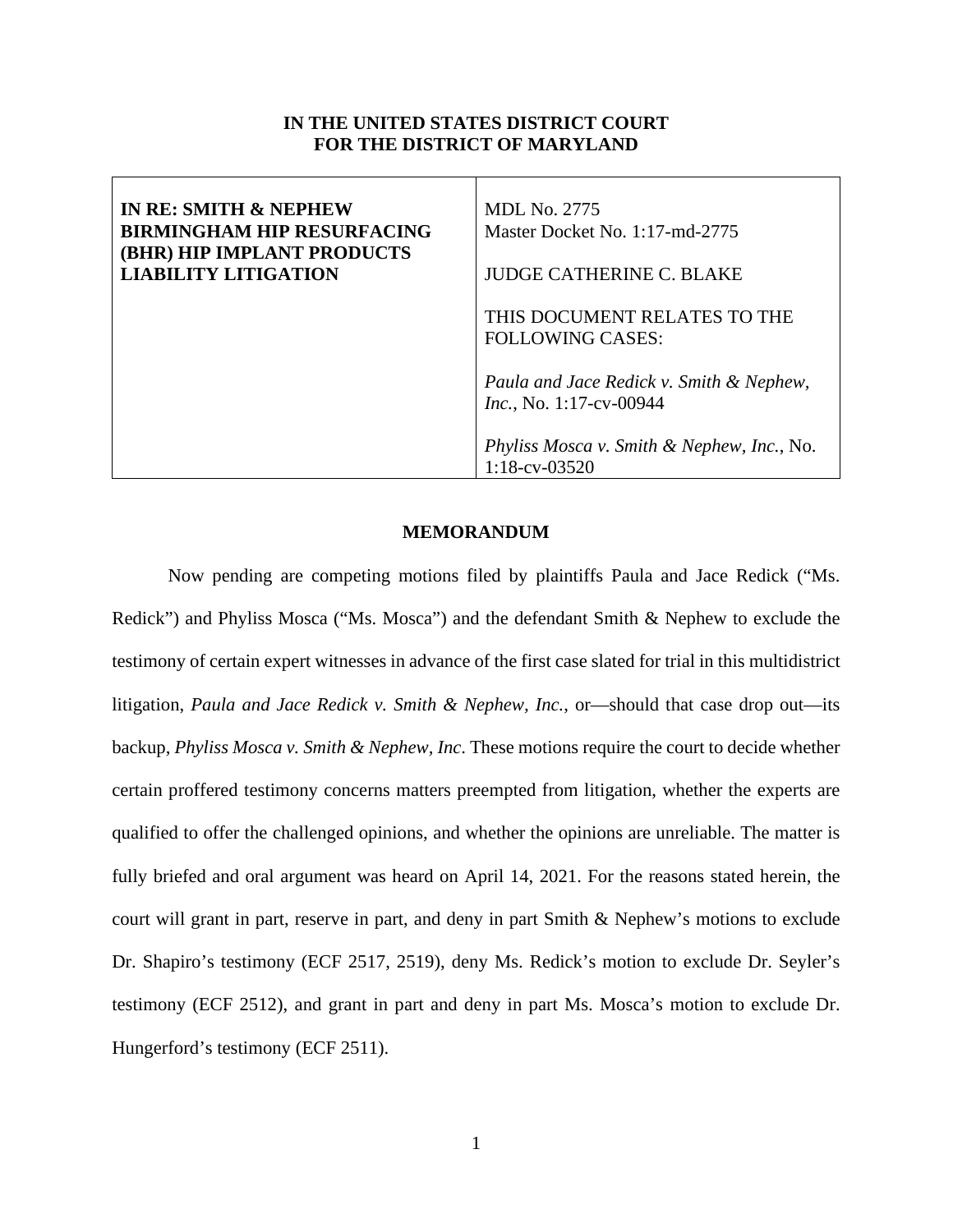#### **LEGAL STANDARD**

Rule 702 of the Federal Rules of Evidence, which "was intended to liberalize the introduction of relevant expert evidence," *Westberry v. Gislaved Gummi AB*, 178 F.3d 257, 261 (4th Cir. 1999), provides that a qualified expert witness "may testify in the form of an opinion or otherwise if . . . [his or her] scientific, technical, or other specialized knowledge will help the trier of fact to understand the evidence or to determine a fact in issue." Fed. R. Evid. 702(a). The expert's testimony must be "based on sufficient facts or data" and must be "the product of reliable principles and methods." Fed. R. Evid. 702(b), (c). And the expert must "reliably appl[y] the principles and methods to the facts of the case." Fed. R. Evid. 702(d).

It is the district judge's responsibility to make an initial determination of an expert's qualifications, *see* Fed. R. Evid. 104(a), and to "ensur[e] that an expert's testimony both rests on a reliable foundation and is relevant to the task at hand." *Daubert v. Merrell Dow Pharms.*, 509 U.S. 579, 597 (1993). Relevant evidence is of course that which "helps the trier of fact to understand the evidence or determine a fact in issue." *McKiver v. Murphy-Brown, LLC*, 980 F.3d 937, 959 (4th Cir. 2020) (internal quotation marks omitted). Reliable expert testimony is "based on scientific, technical, or other specialized knowledge and not on belief or speculation" and derives any inferences "using scientific or other valid methods." *Id.* (internal quotation marks omitted). The Supreme Court has identified five factors that the court may consider in evaluating the reliability of an expert's reasoning or methodology: (1) whether the particular scientific theory has been or can be tested; (2) whether the theory has been subjected to peer review and publication; (3) the known or potential rate of error; (4) whether there are standards controlling the method; and (5) whether the technique has gained general acceptance in the relevant scientific community. *See Daubert*, 509 U.S. at 593–94. These factors, which "may or may not be pertinent in assessing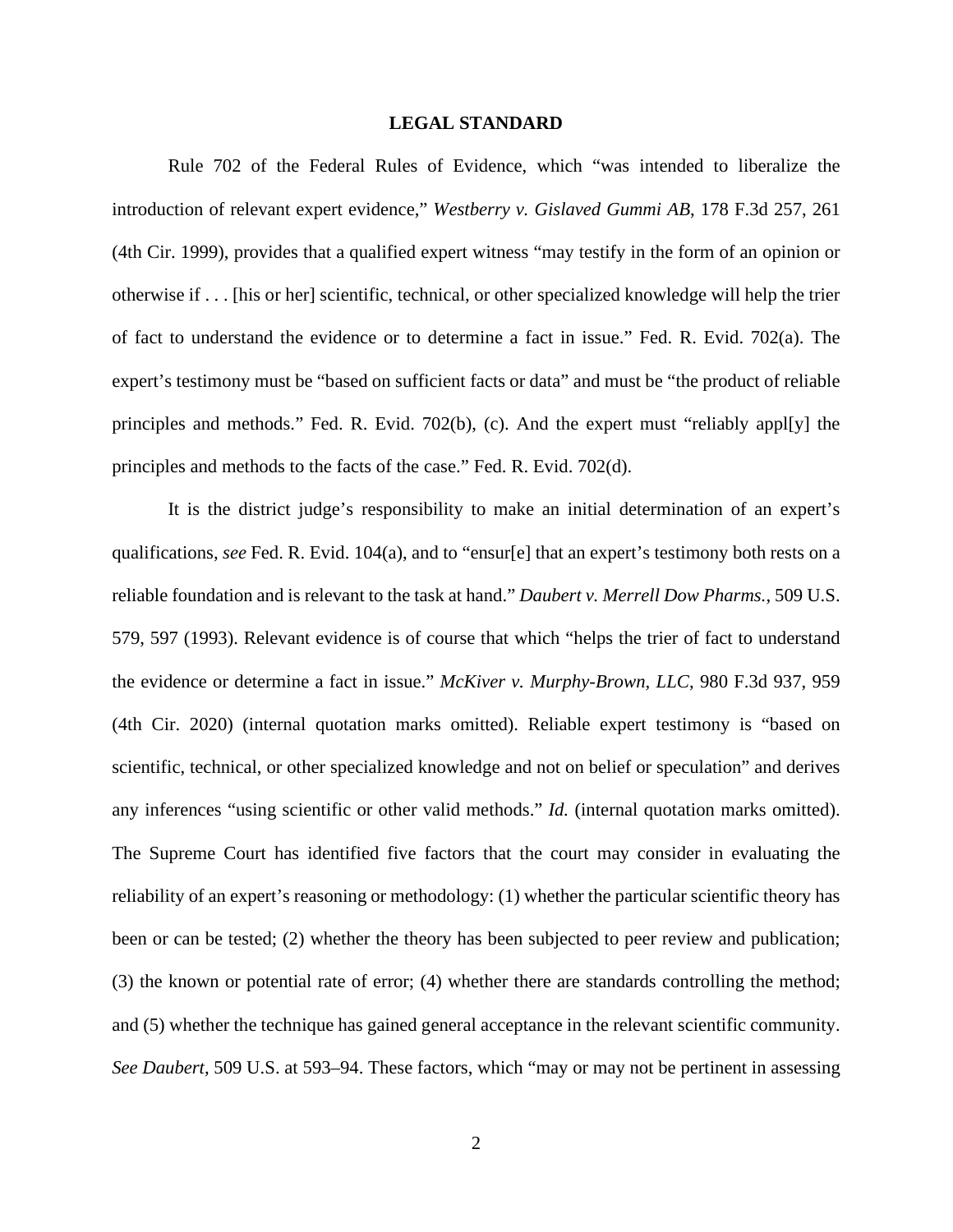reliability," are not meant to be "definitive" or to constitute a "checklist." *Kumho Tire Co., Ltd. v. Carmichael*, 526 U.S. 137, 150, 151 (1999) (internal quotation marks omitted).

"As in all questions of admissibility," the party seeking the admission of expert testimony "must come forward with evidence from which the court can determine that the proffered testimony is properly admissible"—i.e., that it is reliable and relevant. *Md. Cas. Co. v. Therm-O-Disc, Inc.*, 137 F.3d 780, 783 (4th Cir. 1998). Yet the trial court's role as a gatekeeper is not intended to serve as a "replacement for the adversary system, and consequently, the rejection of expert testimony is the exception rather than the rule." *In re Lipitor (Atorvastatin Calcium) Mktg., Sales Practices and Prods. Liab. Litig*., 892 F.3d 624, 631 (4th Cir. 2018) (internal quotation marks omitted).

## **ANALYSIS**

This memorandum concerns motions to exclude the testimony of (1) Dr. Jeffrey Shapiro, the plaintiffs' general and specific causation expert in both cases; (2) Dr. Thorsten Seyler, Smith & Nephew's specific causation expert in Ms. Redick's case; and (3) Dr. Marc Hungerford, Smith & Nephew's specific causation expert in Ms. Mosca's case.

### **I. Dr. Shapiro**

Invoking Federal Rules of Evidence 702 and 401–403, Smith & Nephew challenges Dr. Shapiro's opinions regarding Smith & Nephew's conduct, the causal effect on Dr. Bowling and Dr. Boucher, and medical causation as to both Ms. Redick (ECF 2517-1) and Ms. Mosca (ECF 2519-1).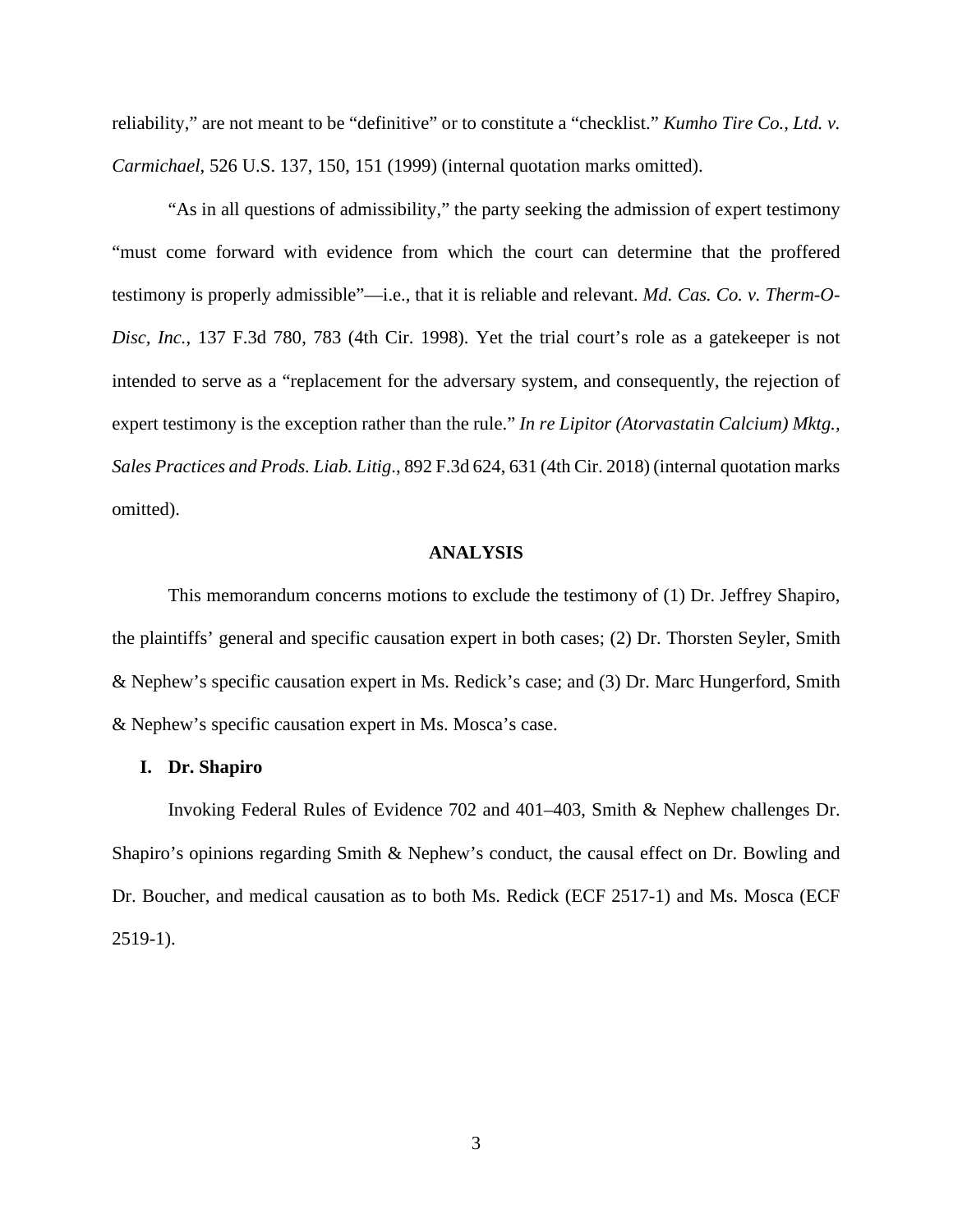## *A. Smith & Nephew's Conduct and Preemption*

Smith & Nephew argues that Dr. Shapiro's opinions with respect to both Ms. Redick and Ms. Mosca are predicated on preempted legal theories and are also unreliable and unhelpful. In their opposition, the plaintiffs represent that Dr. Shapiro has no intention to testify about regulatory matters, and that he will follow this court's *Daubert* ruling excluding testimony relating only to preempted claims. (ECF 2590, Opp'n at 6). The plaintiffs argue that just because "a piece of evidence may be relevant to a claim the Court has ruled is preempted does not mean that same piece of evidence is somehow cloaked in irrelevance to other surviving claims." (*Id.* at 9). They submit that many of these issues are "best left to be decided by the court with the additional context sure to be present during trial," and represent that they and their experts "will only refer to [these issues] to support their surviving claims." (*Id.*). The court will address each of the challenged opinions in turn.

- 1. The BHR's FDA-approved labeling and instructions for use ("IFU") did not adequately warn doctors or the public of the BHR's risks. (*See* ECF 2517-3, Shapiro (Redick) Report at 11).
- 2. The plaintiffs would not have received the BHR if the smaller head sizes had never been placed on the market or if they had been withdrawn. (*See* ECF 2517-3, Shapiro (Redick) Report at 17; ECF 2519-3, Shapiro (Mosca) Report at 20).

This court has previously held that any claim that Smith & Nephew had a duty to change its labeling, communicate information directly to patients or the medical community, or voluntarily withdraw its product from the market is preempted. *See In re Smith & Nephew Birmingham Hip Resurfacing (BHR) Hip Implants Prods. Liab. Litig.* (hereinafter "*In re BHR*")*,* 300 F. Supp. 3d 732, 737 n.5, 745 (D. Md. 2018); *see also In re Smith & Nephew Birmingham Hip Resurfacing (BHR) Hip Implant Prods. Liab. Litig.* (hereinafter "*Daubert* Ruling"), MDL No. 2775, 2021 WL 781682, at \*6, \*7, \*8, \*9 (D. Md. Mar. 1, 2021). The plaintiffs offer no plausible theory for a surviving claim to which these statements would be relevant and they appear to concede that Dr.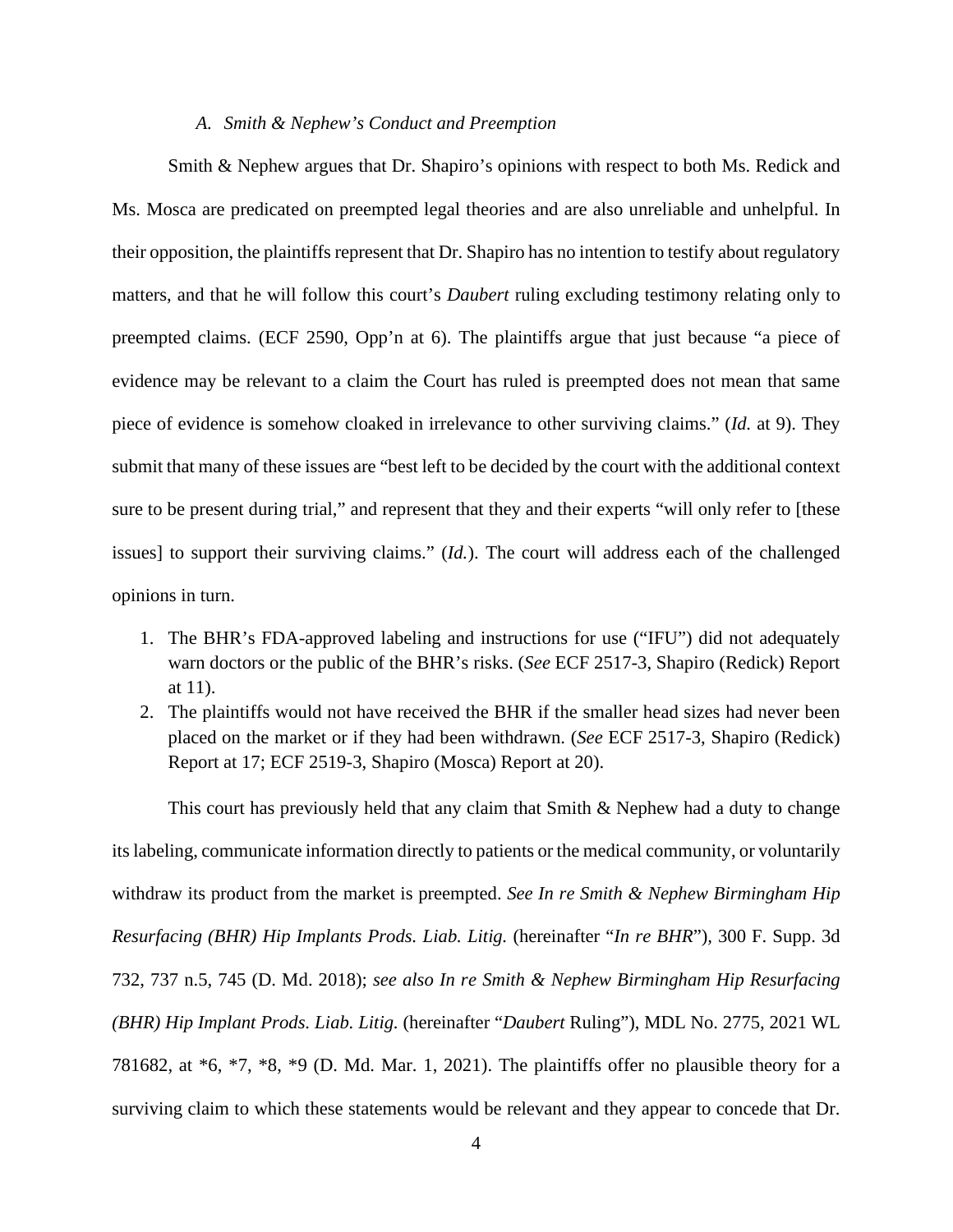Shapiro should not and will not discuss any claims, such as these, which already have been excluded from this litigation. (*See* ECF 2590 at 6). For this reason, these opinions will be excluded $<sup>1</sup>$  $<sup>1</sup>$  $<sup>1</sup>$ </sup>

3. Surgeons would have wanted to know current risk information from Dear Doctor letters, educational conferences, and training. (ECF 2517-3, Shapiro (Redick) Report at 12; ECF 2519-3, Shapiro (Mosca) Report at 14).

Smith & Nephew contends that Dr. Shapiro's report states that it should have provided additional information through Dear Doctor letters, educational conferences, and more. If Dr. Shapiro were to offer such an opinion, it would likely be preempted. *See Daubert* Ruling at \*8. But a careful reading of the cited portion of Dr. Shapiro's report reveals that it does not contend Smith & Nephew had a duty to send additional communications, but rather that implanting surgeons would have wanted to know this information. (*See* ECF 2517-3, Shapiro (Redick) Report at 12 ("Surgeons generally, and Dr. Bowling in particular, are receptive to receiving risk information from various educational sources. Dr. Bowling would have wanted to know current risk information from whatever source possible, including Dear Doctor Letters, educational conferences, training, and the like."). Dr. Shapiro's testimony is potentially relevant to causation, as surgeons must be receptive to revised data for such data to have any effect on their clinical decisions. But while it may be appropriate for Dr. Shapiro to testify as to what a reasonable surgeon would want to know, Dr. Shapiro is not qualified to testify as an expert as to what Dr. Bowling himself would have wanted to know. *See* Fed. R. Evid. 702(a) (expert testimony must be based on the expert's scientific, technical, or other specialized knowledge); *see also In re Baycol Prods. Litig.*, 532 F. Supp. 2d 1029, 1069 (D. Minn. 2007) (excluding physician-expert's personal

<span id="page-4-0"></span><sup>&</sup>lt;sup>1</sup> Smith & Nephew also contends that Dr. Shapiro is not qualified to offer testimony on regulatory matters such as these. The court need not and does not reach this issue.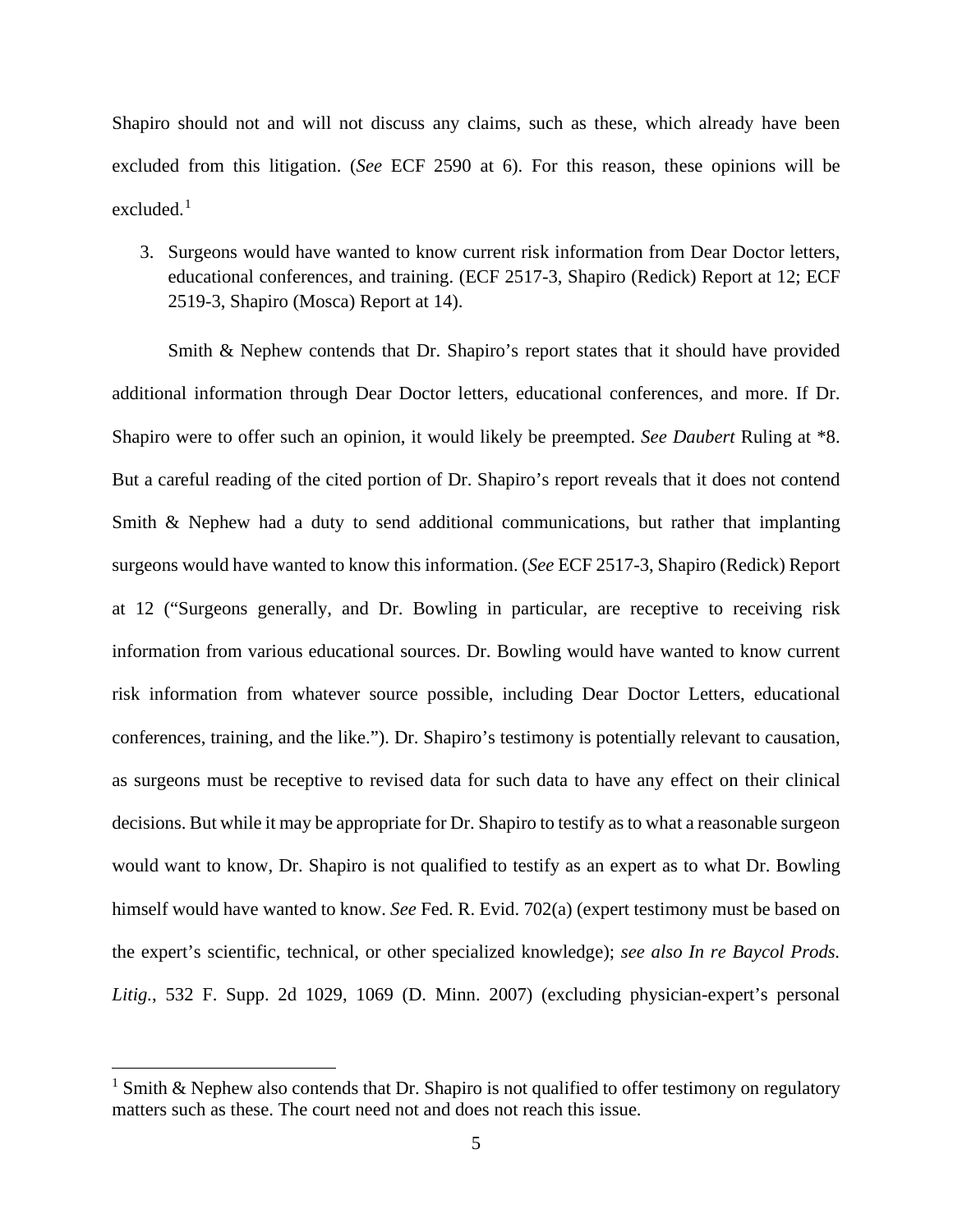opinions about what other physicians knew or would have done with different information). Dr. Bowling of course may testify as to what he would have wanted to know. Accordingly, the court will reserve ruling on whether Dr. Shapiro may testify that surgeons generally would have wanted certain additional information until, in the context of trial, it is better able to make a relevance determination; but the court will exclude any testimony offered by Dr. Shapiro opining as to what Dr. Bowling or Dr. Boucher would or would not have done with additional information.

4. The metal-on-plastic design is the gold standard and metal-on-metal is a bad idea. (ECF 2517-3, Shapiro (Redick) Report at 13; ECF 2519-3, Shapiro (Mosca) Report at 16).

It appears this testimony may be relevant only to a preempted design defect claim. Though a misrepresentation claim is not categorically preempted, the plaintiffs in this case appear to rely on Smith & Nephew's alleged misrepresentations relating to the superiority of the BHR over other metal-on-metal devices, and not over metal-on-plastic devices. It is not entirely clear from the briefing, however, whether Dr. Shapiro's opinion regarding the superiority of metal-on-plastic will be offered at trial in support of a non-preempted claim; nor is it clear what the theory of relevance would be. Given this uncertainty, the court will defer a final ruling on this testimony until its relevance is clarified in the context of trial.

5. Smith & Nephew's surgeon training was inadequate because surgeons were taught "there were no contraindications for women (outside of childbearing)," because the 500 to 1,000 surgery learning curve was not disclosed during training in 2006, and because the training omitted information challenging the McMinn data. (ECF 2517-3, Shapiro (Redick) Report at 7, 10, 12–13; *see also* ECF 2519-3, Shapiro (Mosca) Report at 15).

Smith & Nephew contends that these opinions impermissibly challenge FDA-approved labeling insofar as Dr. Shapiro appears to be opining that its training should have included information challenging data which was  $(1)$  submitted as part of the PMA application,  $(2)$  reviewed by the FDA, and (3) included in the BHR label. (*See* ECF 2517-1 at 15). It is not entirely accurate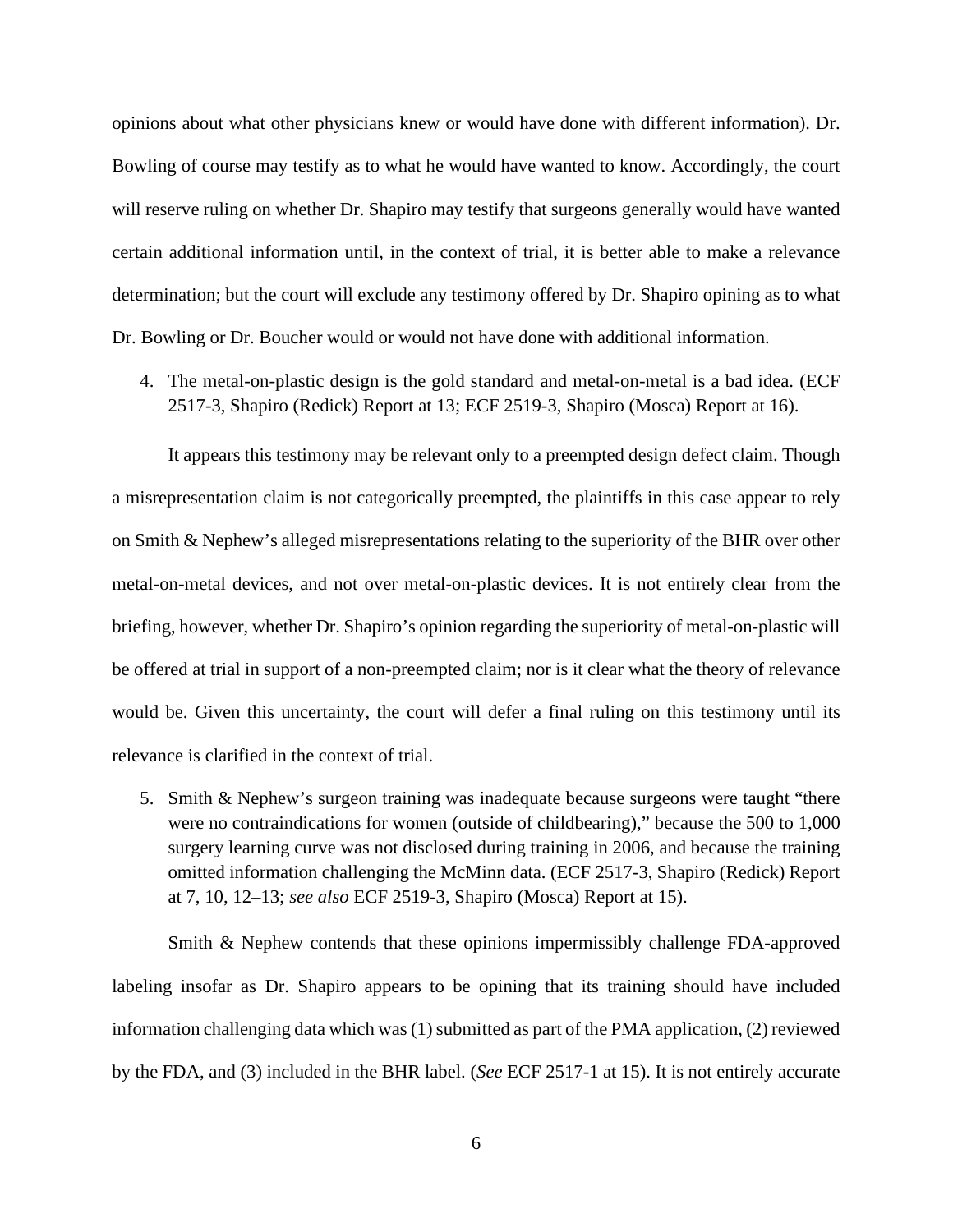to say, as Smith & Nephew seems to suggest, that this court has excluded absolutely any testimony about its surgeon training program: rather, the court held that the plaintiffs had not identified a federal requirement which imposed on Smith & Nephew a duty to modify its surgeon training program and that without such a requirement any testimony suggesting it had a duty to do so would be excluded. *See Daubert* Ruling at \*8. But the court also held that any claims challenging a warranty above and beyond any guarantee approved by the FDA were not preempted. *See id.* at \*6. In reaching that conclusion, this court relied upon *Wildman v. Medtronic, Inc.*, 874 F.3d 862 (5th Cir. 2017), which itself relied on *Gomez v. St. Jude Med. Daig Div. Inc.*, 442 F.3d 919 (5th Cir. 2006).

In *Gomez*, the Fifth Circuit Court of Appeals held that a breach of warranty claim was preempted because the warranty, which was part of the device's IFU, was reviewed and approved by the FDA. 442 F.3d at 932. The Court rejected Gomez's reliance on a "later-acquired knowledge theory" in which she contended that the manufacturer's knowledge of risks acquired after FDA approval obligated the manufacturer to provide updated warnings for patients and physicians. *Id.* at 931. That argument, the court held, "fails to overcome preemption" since device manufacturers "have ongoing obligations to report experience with the device to the FDA, and the FDA has plenary authority to amend the regulations and requirements it imposed relating to the device[.]" *Id.* At the same time, though, "federal law requires that representations about medical devices be truthful[,]" so when an express warranty claim rests on representations that go above and beyond what the FDA has blessed, the claim may not be preempted. *Wildman*, 874 F.3d at 868.

Here, Smith  $\&$  Nephew asserts—without citing to any exhibits—that the representations about contraindications in women, the learning curve, and the McMinn data made during the surgeon training were blessed by the FDA. (*See* ECF 2517-1 at 13). The plaintiffs do not address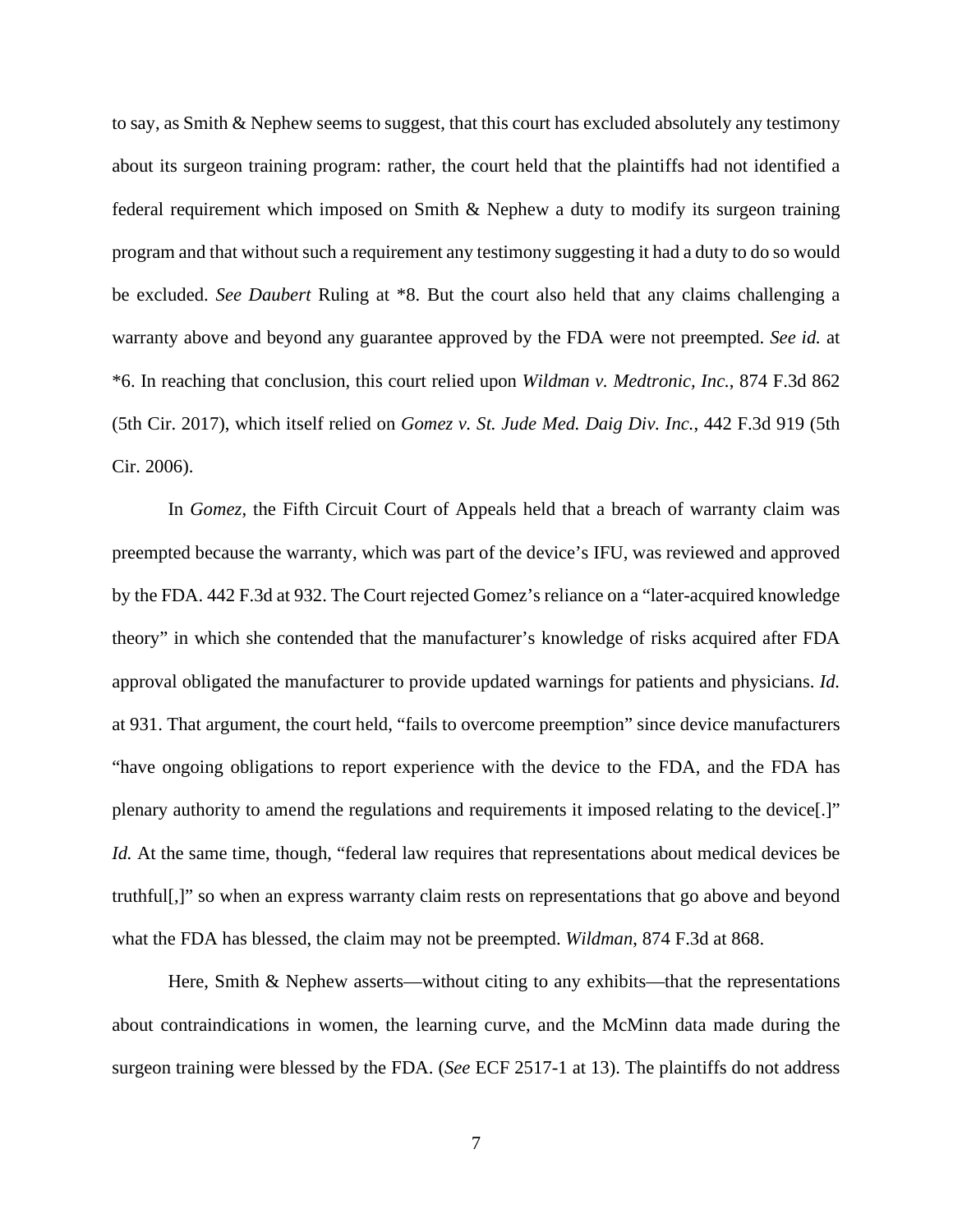whether the FDA blessed these representations; rather, they contend in general terms that Dr. Shapiro's opinions are admissible to the extent they do not exclusively support preempted claims. Because it is not clear whether the testimony goes only to a preempted claim (e.g., a duty to modify the training program) or possibly to a non-preempted claim (e.g., negligent misrepresentation or a breach of express warranty), the court reserves ruling on whether the challenged statements would be admissible at trial.

Smith & Nephew next contends that these statements about surgeon training are unreliable because Dr. Shapiro does not suggest the allegedly withheld information was available when Dr. Bowling was trained in 2006 and because Dr. Shapiro has never attended a BHR training or reviewed the materials provided in such a training. (*See* ECF 2517-1 at 13–14). Smith & Nephew points to Dr. Shapiro's deposition, in which he concedes that the learning curve did not play a part in Dr. Bowling's implant for Ms. Redick, as evidence of the unreliability of his opinion. (*See* ECF 2517-9, Shapiro Dep. at 231–32). This concession by Dr. Shapiro does not undermine the reliability of his opinion that Smith & Nephew failed to disclose certain information to Dr. Bowling, but—at least with respect to the learning curve—it does raise a question of relevance, as Dr. Shapiro appears to concede that Dr. Bowling's performance was not hindered by the lack of this knowledge. Smith & Nephew may renew this objection on relevance grounds should Dr. Shapiro attempt to offer testimony about the learning curve at Ms. Redick's trial. As for the rest of Smith & Nephew's arguments, they are based on the uncertain assumption that Dr. Shapiro is challenging the adequacy of the training (which is preempted) rather than the truthfulness of extralabeling statements made during and after the training (which may not be). The court will therefore reserve ruling on this issue until the relevance of this testimony is clarified in the context of trial.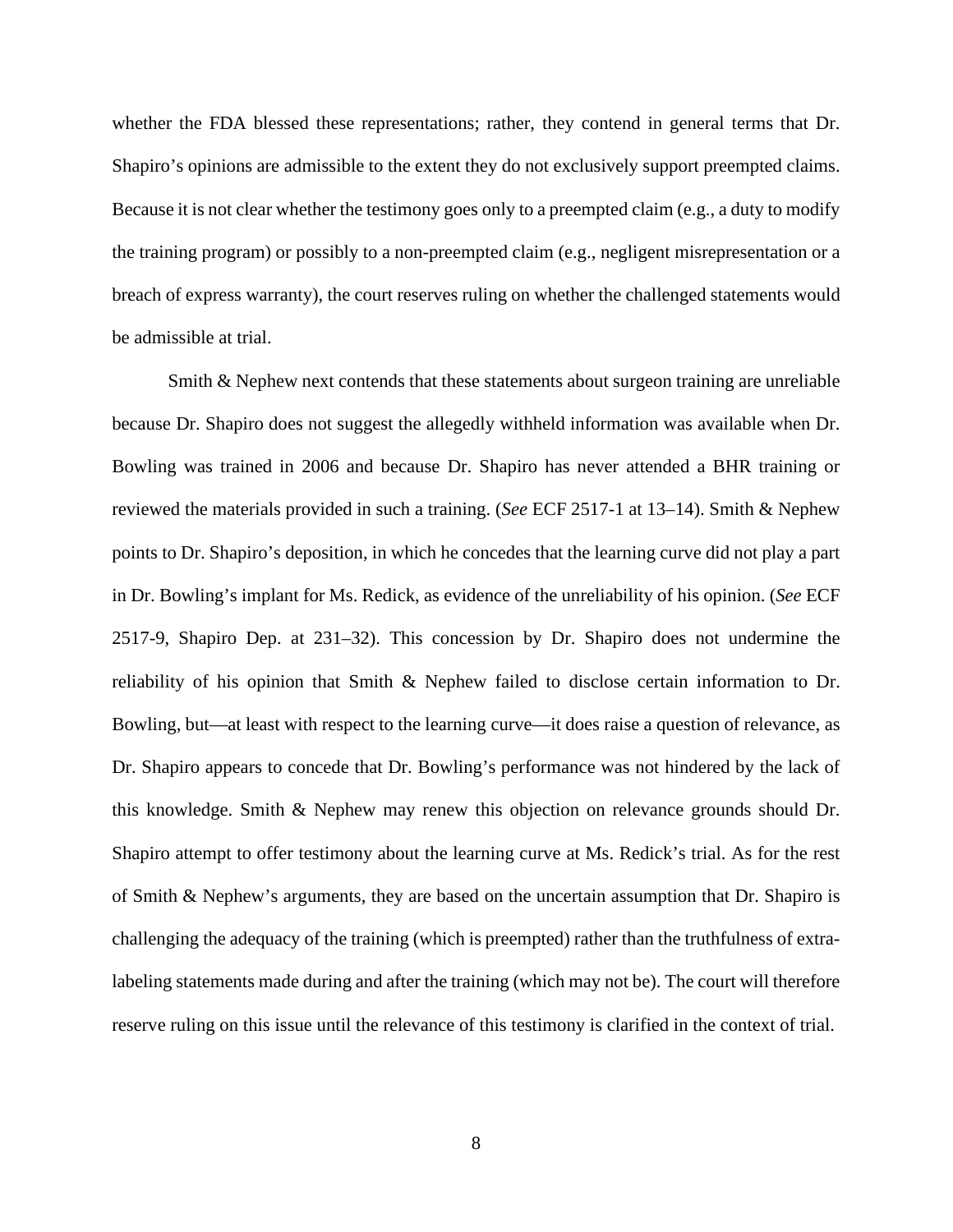6. Smith & Nephew had an ethical obligation to provide additional information to physicians. (ECF 2517-9, Shapiro (Redick) Dep. at 58, 140–43).

The plaintiffs represent that this statement, elicited by Smith & Nephew's counsel during Dr. Shapiro's deposition, will not be introduced at trial. (*See* ECF 2590 at 8; *see also* ECF 2517- 9, Shapiro Dep. at 58 ("[T]hat's a legal question about what their obligations are, so I think there are other people that are going to speak to that issue."). Any extralegal obligations which an expert may wish to assign to Smith & Nephew are preempted insofar as they impose obligations which add to or are different from federal requirements. *See Riegel v. Medtronic, Inc.*, 552 U.S. 312, 330 (2008). Given the plaintiffs' concession, the fact that this opinion does not appear in Dr. Shapiro's reports, and the likelihood that such testimony would be irrelevant to any remaining claims, the court will exclude this testimony. [2](#page-8-0)

## *B. Opinions about Dr. Bowling and Dr. Boucher*

Next, Smith & Nephew argues that Dr. Shapiro's opinions about the effect additional information would have had on both Ms. Redick's and Ms. Mosca's implanting surgeons are inadmissible because they are predicated on preempted theories of liability, are speculative, and are contradicted by each surgeon's own testimony. In particular, Dr. Shapiro's reports state:

- 1. "Any reasonably knowledgeable orthopedic surgeon generally, and Dr. Bowling in particular, would not have implanted Ms. Redick with the BHR if [Smith & Nephew] had provided them with information about (a) the failure rates of the BHR, and specifically information about head sizes and the failure rate in women; and (b) the steep learning curve to achieve the advertised clinical results." (ECF 2517-3, Shapiro (Redick) Report at 1–2; *see also* ECF 2519-3, Shapiro (Mosca) Report at 2).
- 2. Smith & Nephew "had vital safety information which a reasonably prudent orthopedic surgeon in general, and Ms. Redick's orthopedic Surgeon, Dr. Jack Bowling, in particular, would have benefitted from in making a determination about patient selection for the BHR device." (ECF 2517-3, Shapiro (Redick) Report at 1; *see also*

<span id="page-8-0"></span> $2$  The court has not addressed every piece of deposition testimony cited by Smith & Nephew, but rather has focused on the testimony which clearly has a basis in Dr. Shapiro's reports and which presents issues not squarely addressed by the court's prior rulings.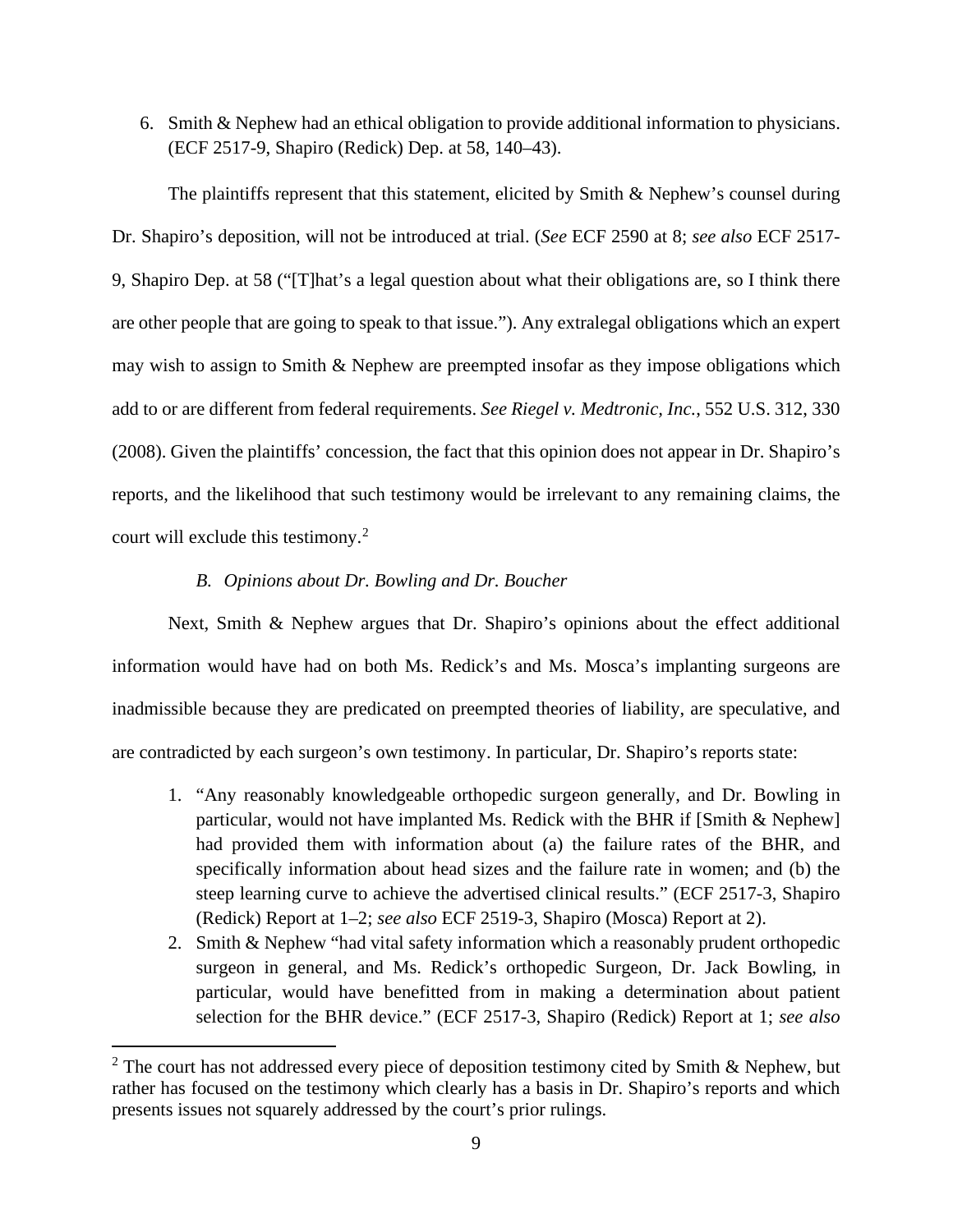ECF 2519-3, Shapiro (Mosca) Report at 2).

With respect to the first statement, Smith & Nephew contends that, since the court has already held that the plaintiffs' failure to warn claims may proceed only on the basis of an alleged failure to report information to the FDA, Dr. Shapiro may not testify that the surgeons would not have implanted Ms. Redick or Ms. Mosca with the BHR if they had been provided additional information about the BHR's failure rates and learning curve. And, they argue, because the plaintiffs have disavowed any attempt to litigate what the FDA might or might not have done if presented with different or additional information, the plaintiffs are left with no viable theory as to how this information might have reached the surgeons in time to prevent the plaintiffs' injuries.

The plaintiffs counter that Dr. Shapiro's testimony is relevant to their surviving claims "because of Smith & Nephew's statements outside the labeling for the BHR, and its statements during surgeon training programs." (ECF 2590 at 11). They cite, for example, Dr. Shapiro's statement that Dr. Bowling was told during training that there would be no contraindications for women and no differentiation between male and female patients; they note that Dr. Bowling did not have access to the "secret reports Smith & Nephew had containing ad hoc data showing soaring revision rates for women and smaller head sizes, or to the analyses of adverse events and complaints"; and they state that Dr. Bowling was told the BHR was superior to other metal-onmetal hip systems in marketing materials and letters from Smith & Nephew. (*Id.*).

As the plaintiffs' opposition tacitly concedes, Smith & Nephew had no duty to disclose this information directly to the plaintiffs or to their surgeons. (*See* ECF 2590 at 11); *see also Daubert* Ruling at \*8. And the plaintiffs have disavowed any arguments concerning discretionary actions the FDA may or may not have taken had Smith & Nephew made a required disclosure to the FDA. *See Daubert* Ruling at \*13. As a result, to succeed on a failure to warn claim, the plaintiffs must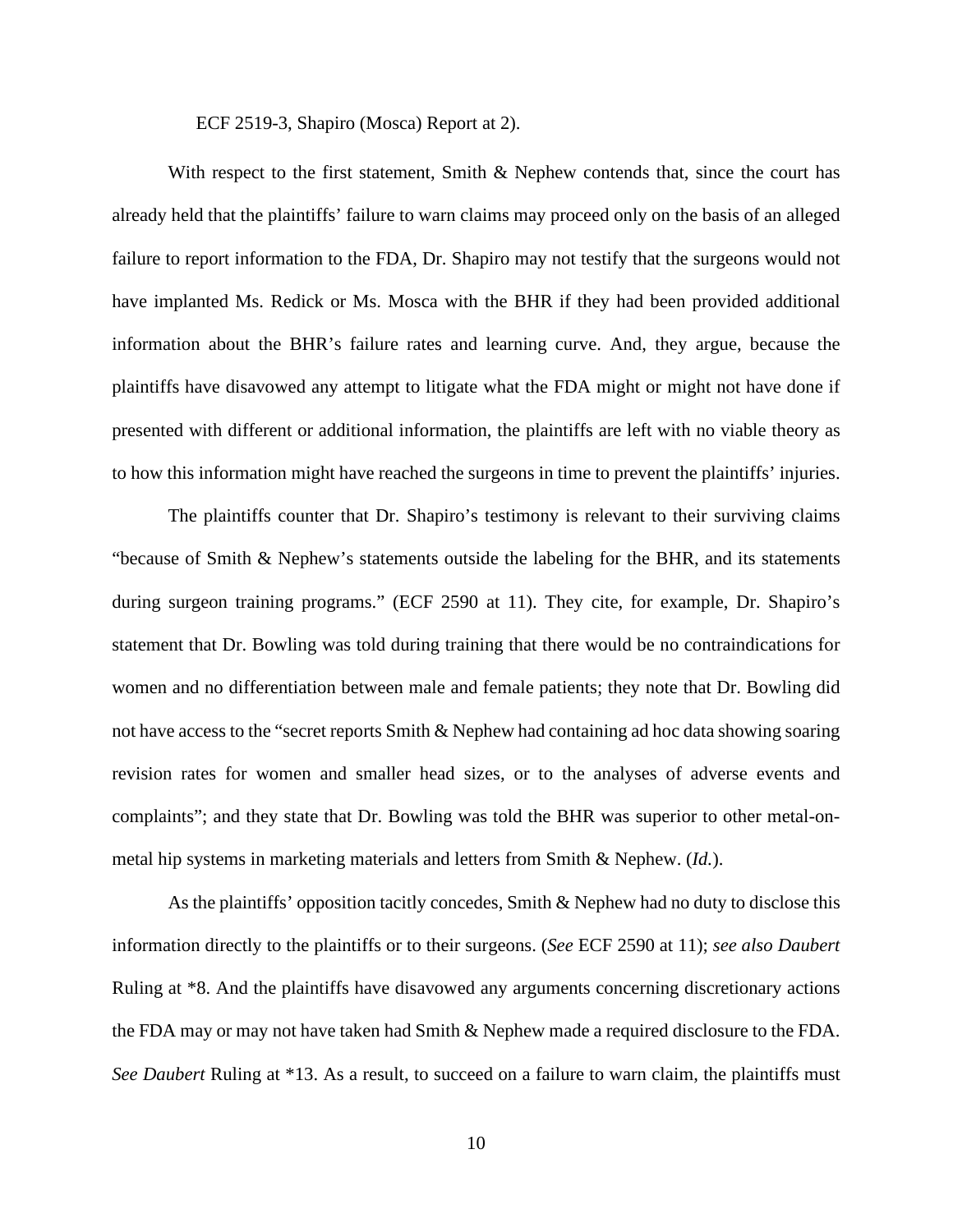show that had certain information been disclosed to the FDA, the FDA would have necessarily made that information public in, for example, the FDA's Manufacturer and User Facility Device Experience ("MAUDE") database. *See Hughes v. Bos. Sci. Corp.*, 631 F.3d 762, 770 & n.5, 776 (5th Cir. 2011). Such a showing has not been made, *see Cline v. Advanced Neuromodulation Sys.*, Inc., 17 F. Supp. 3d 1275, 1286 (N.D. Ga. 2014), and Dr. Shapiro's opinion is therefore not relevant to any surviving failure to warn claim and may not be offered for that purpose. Further, insofar as it may be relevant to a misrepresentation or breach of express warranty claim, the opinion is not the product of reliable methods, since Dr. Shapiro's conclusion regarding Dr. Bowling's hypothetical actions was drawn from reading Dr. Bowling's straightforward testimony to that effect and cannot have been formed using any scientific or technical expertise. (*See* ECF 2517-9, Shapiro (Redick) Dep. at 144–45 ("I don't think any doctor including Dr. Bowling in this case who said he would have looked forward to [additional] information, he would have accepted the information, he would have wanted the information. He states that in his deposition." $)$ ).<sup>[3](#page-10-0)</sup>

With respect to the second statement, Smith & Nephew argues that this court has held that the plaintiffs' experts may not speculate as to actions the FDA may or may not have taken, and that this reasoning applies with equal force to speculation about actions Dr. Bowling may or may not have taken with additional or different information. Smith & Nephew cites Dr. Shapiro's admission, given during his deposition for the Sedgwick case, (*see* ECF 2517-12, Shapiro (Sedgwick) Dep. at 133), that his ability to predict what anyone would do with certain information was a product of common sense, and argues that this cannot qualify as scientific, technical, or other

<span id="page-10-0"></span> $3$  Further, the opinion may not survive a Rule 403 challenge as it appears needlessly cumulative given that Dr. Bowling will testify as to whether he would have proceeded with an implant had he known this information.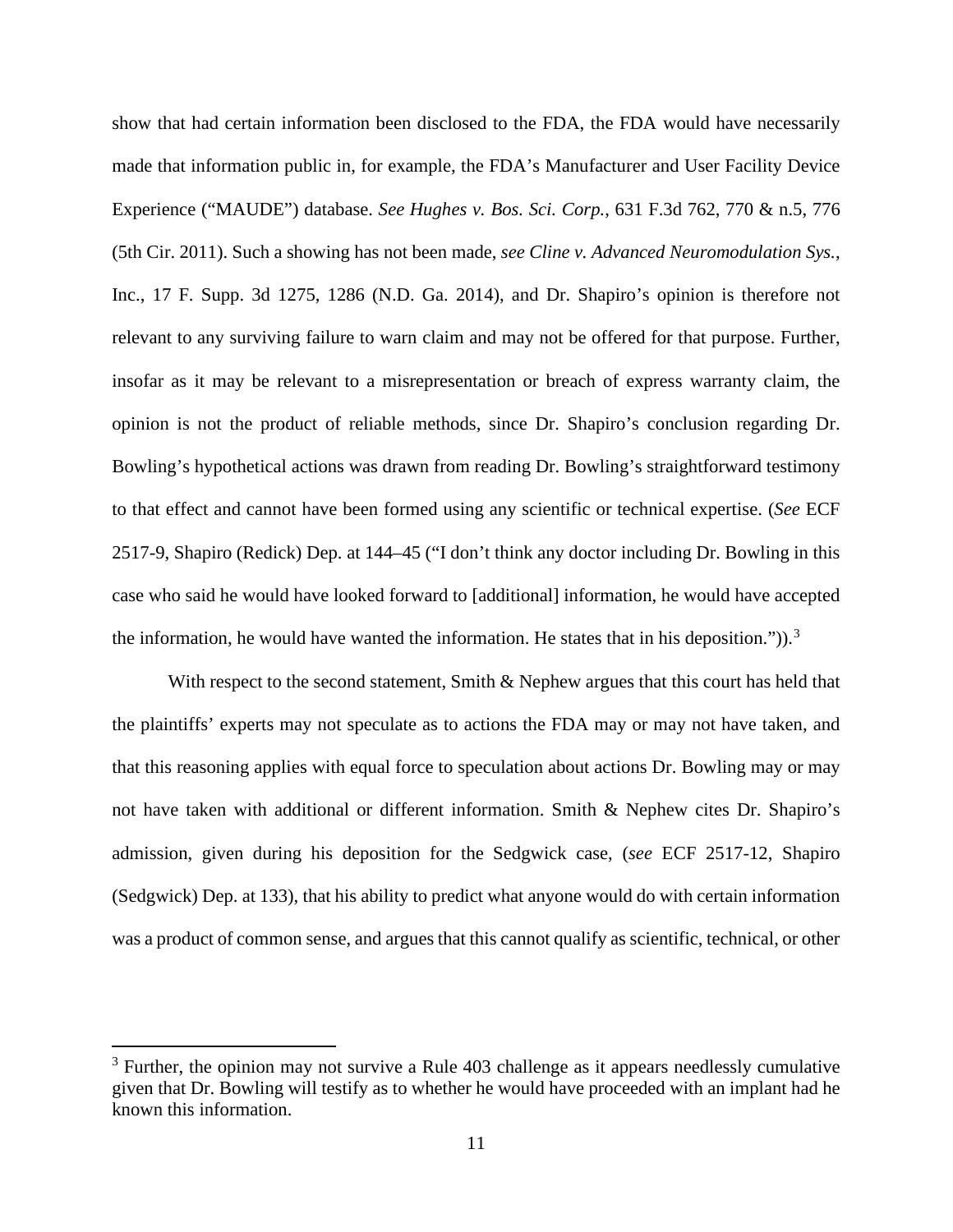specialized knowledge under Federal Rule of Evidence 702.[4](#page-11-0)

The plaintiffs counter that Dr. Shapiro is not attempting to predict the exact steps the implanting surgeons would have taken if they had received certain information. They also argue that Dr. Shapiro's extensive experience making similar decisions with patients over the past four decades is a stronger foundation to render such an opinion than just a lay person's common sense.

Dr. Shapiro's opinion does not state what Dr. Bowling would or would not have done with certain information. Rather, it states that Dr. Bowling would have benefitted from the additional information when making a determination about patient selection for the BHR device. Despite one stray statement, made in a deposition for a separate case, that Dr. Shapiro's opinion is based on common sense, the court finds it plausible that his extensive experience informs his judgment that the doctors would have benefitted from the particular information at issue here. A juror may not know whether a doctor would find certain categories of information pertinent or helpful in making the clinical decision whether to select a certain product for a patient's hip implant, given the technical nature of some of the information at issue. The court notes, however, that this testimony may not survive a 403 challenge, as Dr. Bowling is in a far better position to state what information would have been beneficial to him—or, more relevant yet, what information would have changed his clinical decision to use the BHR.

<span id="page-11-0"></span><sup>4</sup> Smith & Nephew cites *Gary v. Prof'l Div., Alberto-Culver Co*., 884 F.2d 1388 (4th Cir. 1989) (per curiam) (unpublished) for the proposition that expert testimony based on common sense must be excluded. In *Scott v. Sears, Roebuck & Co.*, 789 F.2d 1052 (4th Cir. 1986), the court noted that, under Rule 403 rather than under Rule 702, "[t]rouble is encountered only when the evaluation of the commonplace by an expert witness might supplant a jury's independent exercise of common sense." *Id.* at 1055; *see also Koenig v. Johnson*, No. 2:18-cv-3599-DCN, 2020 WL 2308305, at \*5–6 (D.S.C. May 8, 2020). The court also noted that Rule 702 makes inadmissible expert testimony "as to a matter which obviously is within the common knowledge of the jurors because such knowledge, almost by definition, can be of no assistance. At the same time, admission of such testimony, though technical error, will almost invariably be harmless." *Scott*, 789 F.2d at 1055.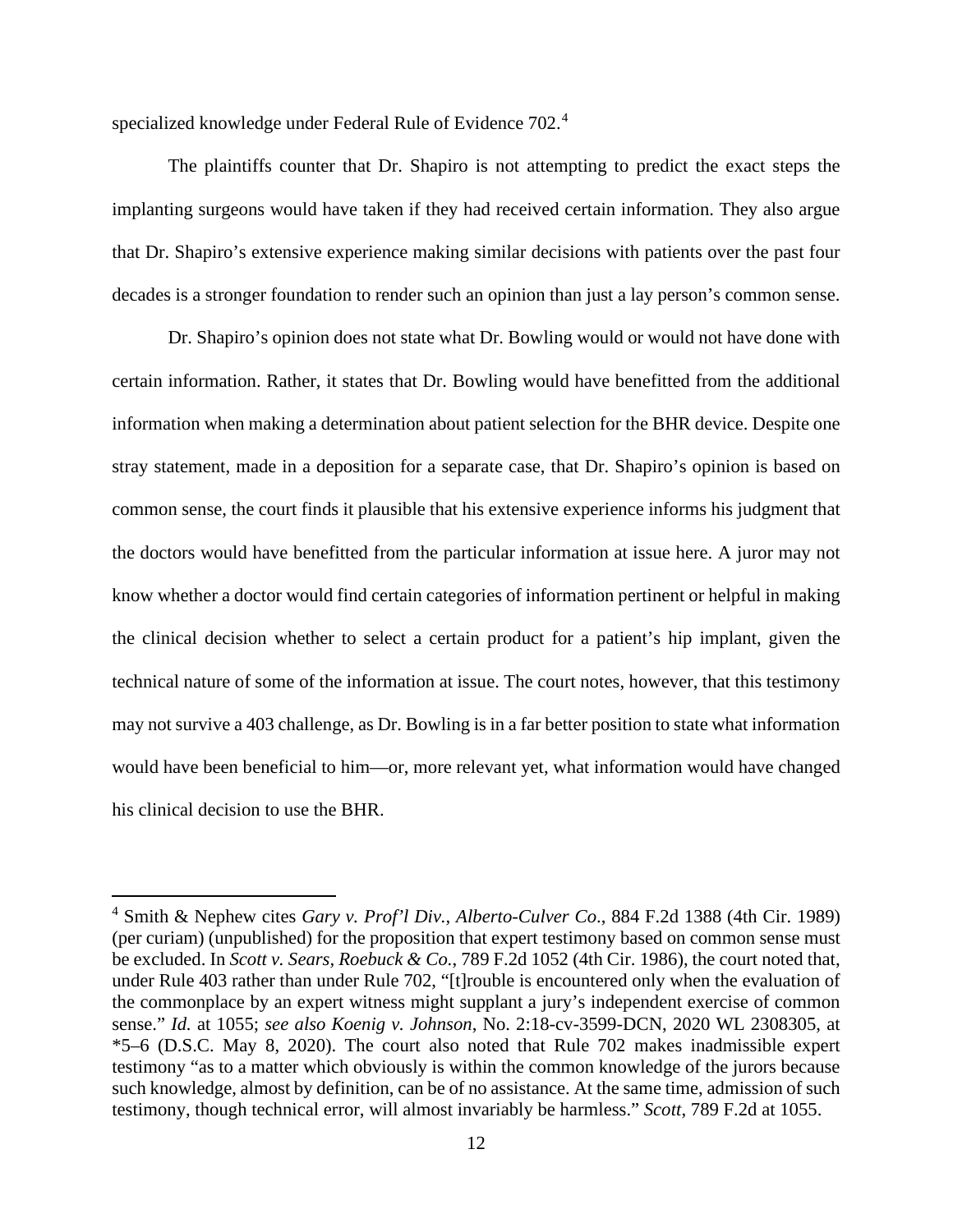It is a separate question, though, whether Dr. Shapiro may rely on information unavailable to Smith & Nephew at the time of Ms. Redick's implant surgery to offer these opinions. Specifically, Smith & Nephew challenges Dr. Shapiro's reliance on a chart of revision data from March 2012, a video released by Dr. McMinn in 2015, and ad hoc reports from the Australian registry which Smith & Nephew may not have been authorized to disclose. (*See* ECF 2517-3, Shapiro (Redick) Report at 8, 13; ECF 2517-9, Shapiro (Redick) Dep. at 73, 188–92).

The chart is an analysis of revision rates from a March 2012 ad hoc report (Report 858), which Dr. Shapiro states "confirms the conclusion of other reports, such as Ad Hoc Report 581 . . . and adverse event data from the NJREW received and analyzed on April 15, 2011 and January 31, 2012, as well as other analyses of adverse events and complaints[.]" (ECF 2517-3, Shapiro (Redick) Report at 8). Thus, even assuming that Dr. Shapiro's reliance on the 2015 video is not a reliable method of determining whether information was withheld from Dr. Bowling, Dr. Shapiro's conclusion does not rest purely on data derived only after Ms. Redick's March 20, 2012, surgery. It is therefore not unreliable on the basis which Smith & Nephew suggests.<sup>[5](#page-12-0)</sup>

## *C. Medical Causation*

Finally, Smith & Nephew argues that Dr. Shapiro's medical causation analysis is unreliable because he fails to account for other potential causes supported in the medical records, and that testimony concerning his examination of Ms. Redick and Ms. Mosca should be excluded as

<span id="page-12-0"></span> $<sup>5</sup>$  And as a factual matter it is not so clear, as Smith & Nephew contends, that it was unable to share</sup> the ad hoc reports. Dr. Shapiro concedes that he believed the company was not supposed to disseminate the information without the permission of the registry. (*See* ECF 2517-9, Shapiro Dep. at 73, 139–40). But Smith & Nephew does not cite any exhibits showing whether Smith & Nephew requested permission to share the specific data Dr. Shapiro cites in his report; nor does Smith & Nephew cite to a regulatory expert on the matter. And at least in the context of a misrepresentation claim, one need not disclose the full ad hoc report to avoid making a misrepresentation; rather, Smith & Nephew could have altered the affirmative representations it was making to avoid making the omission of the ad hoc report materially misleading.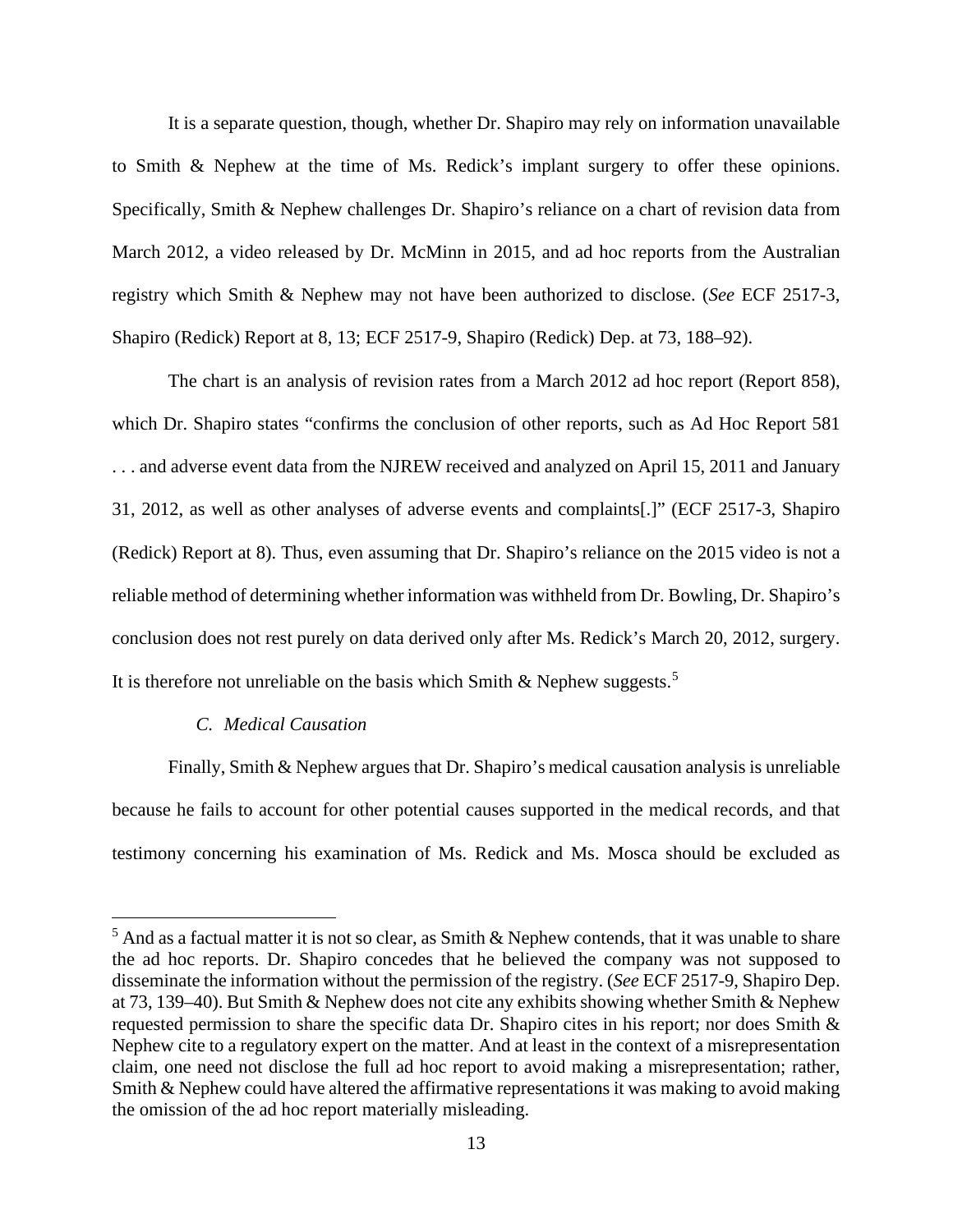untimely and for violating state medical licensure requirements. The court will first address the motion as it pertains to Ms. Redick and then as it pertains to Ms. Mosca.

## *1. Ms. Redick*

A differential diagnosis is "a standard scientific technique of identifying the cause of a medical problem by eliminating the likely causes until the most probable one is isolated." *Westberry*, 178 F.3d at 262. This technique typically entails a physical examination and review of clinical tests and medical histories and is accomplished by "determining the possible causes for the patient's symptoms and then eliminating each of these potential causes until reaching the one that cannot be ruled out or determining which of those that cannot be excluded is the most likely." *Id.* (citing *Kannankeril v. Terminix Int'l, Inc*., 128 F.3d 802, 807 (3d Cir. 1997)).

Yet "simply calling an analysis a differential diagnosis doesn't make it so." *In re Lipitor*, 892 F.3d at 643. While a reliable differential diagnosis "need not rule out all possible alternative causes," it still "must at least consider other factors that could have been the sole cause of the plaintiff's injury." *Id.* at 644 (internal quotation marks omitted); *see also Westberry*, 178 F.3d at 265 ("A differential diagnosis that fails to take serious account of other potential causes may be so lacking that it cannot provide a reliable basis for an opinion on causation."); *see also In re Paoli R.R. Yard PCB Litig.*, 35 F.3d 717, 764–65 (3d Cir. 1994) (similar).

After a plaintiff's specific causation expert offers a differential diagnosis to support a medical causation opinion, a defendant "need not [also] conduct a differential diagnosis to identify the specific cause of an injury because" the defendant does "not bear the burden of proving causation." *In re Ethicon, Inc. Pelvic Repair Sys. Prod. Liab. Litig.*, MDL No. 2327, 2017 WL 132165, at \*2 (S.D.W. Va. Jan. 12, 2017) (citing 3 David Faigmen et al., Modern Sci. Evidence § 21:6 (2015–2016 ed.)); *see also Goodrich v. John Crane, Inc.*, No. 4:17cv9, 2018 WL 4677773,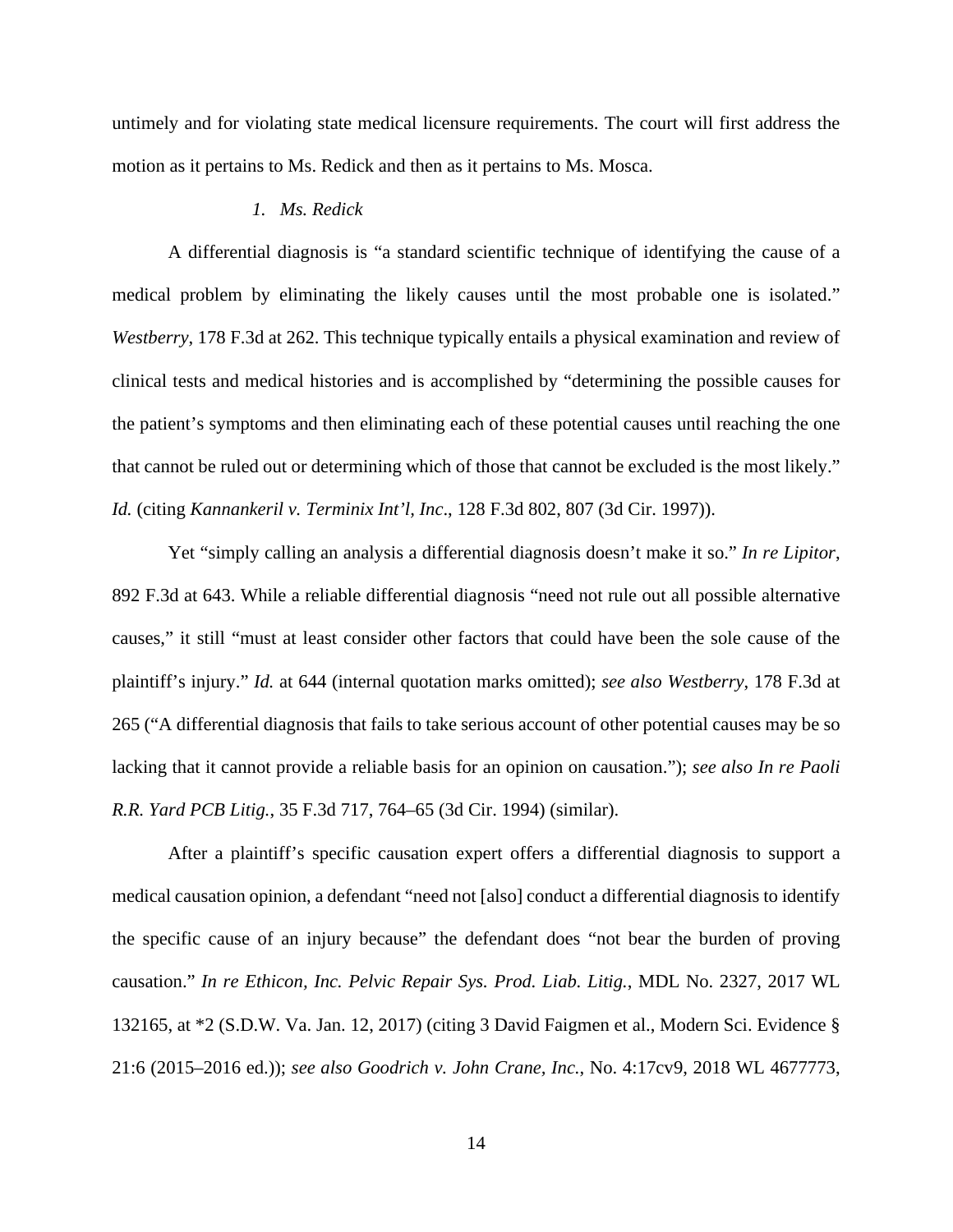at \*9 (E.D. Va. Sept. 28, 2018) (distinguishing plaintiffs' burden of proof from defendant's burden to establish the reliability and relevance of proposed expert testimony). Rather, a defense specific causation witness "is tasked with giving testimony that affects the weight and potentially the admissibility of the plaintiff's specific causation expert." *In re Ethicon*, 2017 WL 132165, at \*2. "So long as the defense specific causation expert's opinion is a product of his specialized knowledge or training and is reliably grounded, it should be admissible to rebut the plaintiff's specific causation expert." *Id.* If the plaintiff's expert can offer "*no* explanation for why she has concluded an alternative cause offered by the opposing party was not the sole cause," then the differential diagnosis is unreliable. *Westberry*, 178 F.3d at 265 (internal quotation marks and alterations omitted) (emphasis in original). Otherwise, the alternative causes suggested by a defense expert "affect the weight that the jury should give the expert's testimony and not the admissibility of that testimony[.]" *Id.* (internal quotation marks omitted); *see also Kannankeril*, 128 F.3d at 808 (to attack a differential diagnosis the defendant may point to a plausible cause of the plaintiff's illness other than the defendant's actions and it then becomes necessary for the plaintiff's expert to offer an explanation as to why his or her conclusion remains reliable).

In this case, Dr. Shapiro opines that the BHR implant "caused Ms. Redick's pain, limited range of motion and antalgic gait; . . . synovitis; reduced motion; and elevated ions." (ECF 2517-3, Shapiro (Redick) Report at 16). In turn, he contends, those "symptoms and the rising metal ion levels caused Ms. Redick to require revision surgery." (*Id.*). Smith & Nephew argues that Dr. Shapiro failed to exclude three alternative causes—a potential femoral stress fracture, smoking, and post-operation falls—and failed to explain that Ms. Redick's chromium levels were decreasing over time.

First, as to the femoral stress fracture and Ms. Redick's falls, there is no indication that Dr.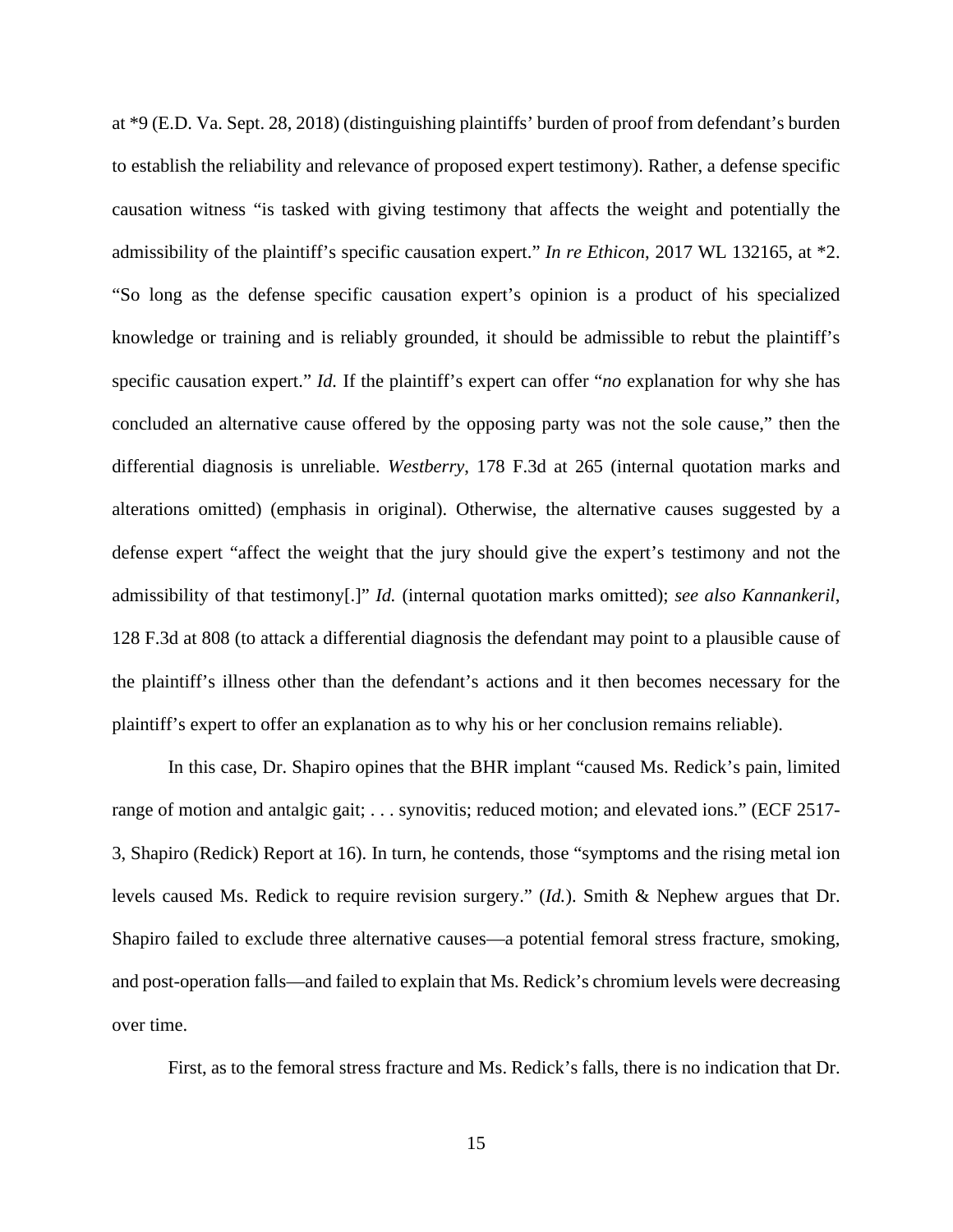Shapiro completely disregarded these as potential sources of Ms. Redick's pain. Smith & Nephew's expert Dr. Seyler mentions, in the context of explaining all the possible causes that should be part of Ms. Redick's differential diagnosis, that "there is a lot going on in this case," including the possibility that "it looks like there may be a hairline fracture" on the CT scan even though "[i]t's not the most accurate way to diagnose" a fracture. (ECF 2512-6, Seyler Dep. at 102– 03). Dr. Seyler also concedes that there is no indication in the medical records that Dr. Bowling or any other physician actually diagnosed a femoral neck fracture. (*See id.* at 104). For his part, Dr. Shapiro explained to counsel for Smith & Nephew when questioned about this and other possible alternative causes:

[T]here is a potential for a fall impact . . . [to] create a fracture. However, there's no document to the effect that that actually happened . . . so it falls into the category anything can happen. Let's talk about the specifics of the case. She had multiple xrays showing there was no disturbance of the implant, there were no fractures. So I don't think we have any documentation that a fall caused her failure. And . . . a fall . . . by itself does not cause metallosis, and she had metallosis. Look at her blood tests.

(ECF 2517-9, Shapiro (Redick) Dep. 137). Dr. Shapiro was therefore confronted with and considered the proposed alternative causes, such as a femoral stress fracture resulting from a fall, that he explains are less likely to have necessitated Ms. Redick's revision surgery. This is distinct from *In re Lipitor*, where the expert ruled out several risk factors for which the risk greatly exceeded the risk posed by the defendant's product and nevertheless concluded that the defendant's product was a substantial contributing factor in causing the plaintiff's injuries. *See* 892 F.3d at 644. The court does not find Dr. Shapiro's differential diagnosis unreliable on this basis, as doctors need not rule out every conceivable cause for their differential diagnosis to be admissible. *See Westberry*, 178 F.3d at 265.

As for smoking, Dr. Shapiro's report does not consider that factor in its differential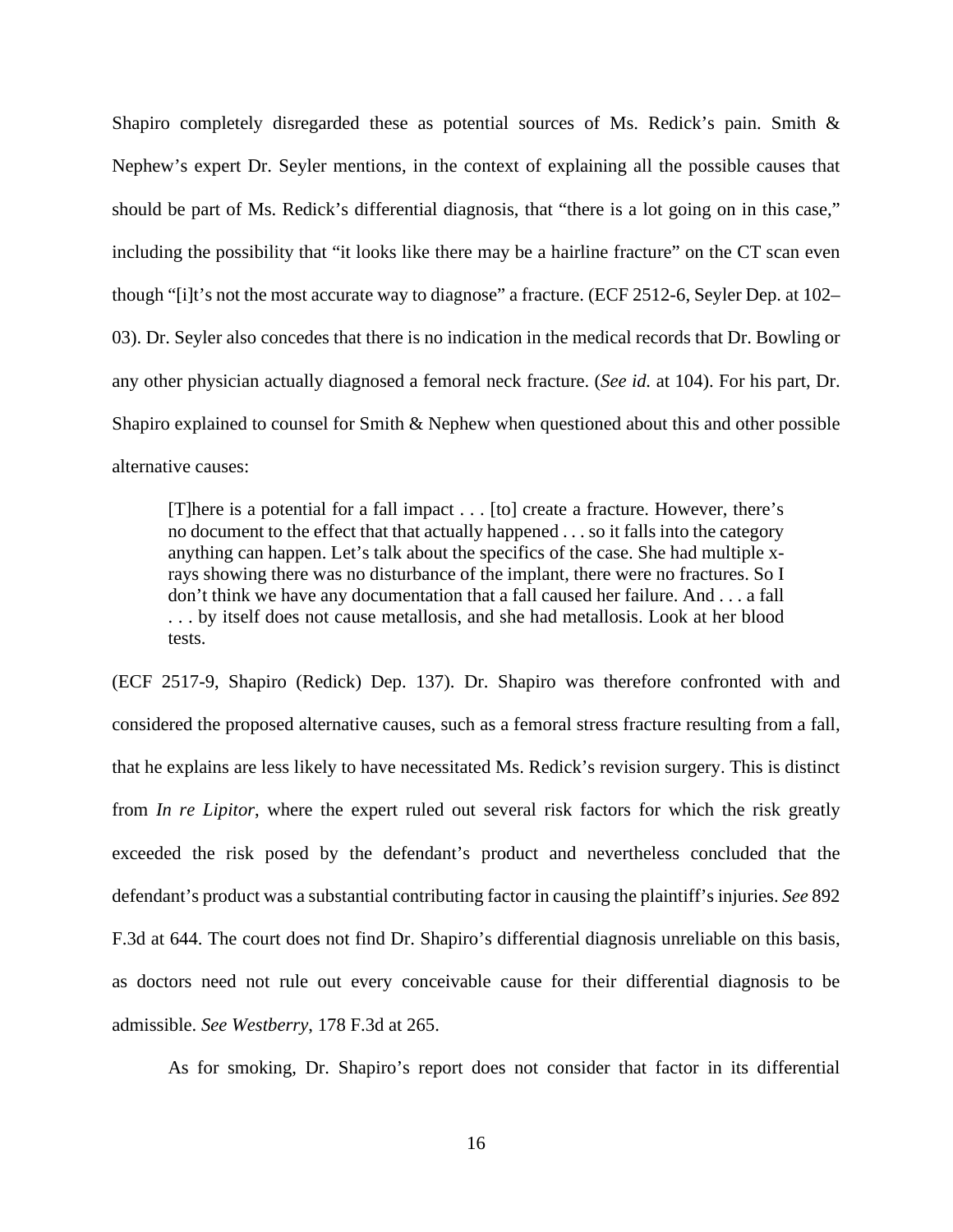diagnosis. Dr. Shapiro readily admitted in his deposition that "we know smoking is poison and that it can impact . . . healing . . . [and] the ability to fix the bone to the implant." (ECF 2517-9, Shapiro (Redick) Dep. at 274). But he goes on to state that in Ms. Redick's case, the bone was "cemented, so we're not worrying about the ingrowth of bone," and in any event, "smoking does not cause you to have more metal-on-metal debris from a hip replacement," so he did not "think smoking really has anything to do with" Ms. Redick's case. (*Id.* at 274, 275). Dr. Shapiro may not have included smoking in his differential diagnosis, but neither does Dr. Seyler state that smoking was the likely cause, or even a potential cause, of Ms. Redick's revision surgery.<sup>[6](#page-16-0)</sup> This case is therefore not like *Cooper v. Smith & Nephew, Inc.*, where an expert physician disregarded the medical literature, the plaintiff's medical records, and the opinion of the plaintiff's treating physician that smoking was the main cause of the plaintiff's injuries, all without explaining how he ruled out smoking as a potential cause. 259 F.3d 194, 202–03 (4th Cir. 2001). Dr. Shapiro's conclusion is not un-reasoned or unreliable for failing to explicitly rule out smoking.

And as to Dr. Shapiro's alleged ignorance of Ms. Redick's declining chromium and cobalt levels, which apparently dropped from 13.7 (chromium) and 11.4 (cobalt) in 2016 to 6.0 (chromium) and 6.6 (cobalt) by the time of revision, he admits in his deposition that he "made a

<span id="page-16-0"></span><sup>6</sup> Indeed, as explained in Section II.C, *infra*, Dr. Seyler does not offer his own differential diagnosis, and when he discussed the factors that should be present in a differential diagnosis during his deposition, he did not mention smoking. Rather, Dr. Seyler's report appears to discuss smoking insofar as it "increases the risk of sustaining a fracture"—which is offered as one of his potential alternative causes. (ECF 2512-7, Seyler Report at 10). But smoking does not appear to be offered as a potential alternative cause in and of itself. *See Huskey v. Ethicon*, 29 F. Supp. 3d 691, 727 (S.D.W. Va. 2014) (defendant may point to a "plausible cause" of the plaintiff's illness other than the defendant's actions to attack a differential diagnosis); *Kannankeril*, 128 F.3d at 808 (same); *see also Rhyne v. U.S. Steel Corp.*, 474 F. Supp. 3d 733, 753, 754 (W.D.N.C. 2020) (holding that where defense experts and defense counsel conceded potential alternative cause was insufficient to cause the alleged injury, the alternative cause was not "plausible" such that a plaintiff's expert must rule it out to establish the reliability of a differential diagnosis).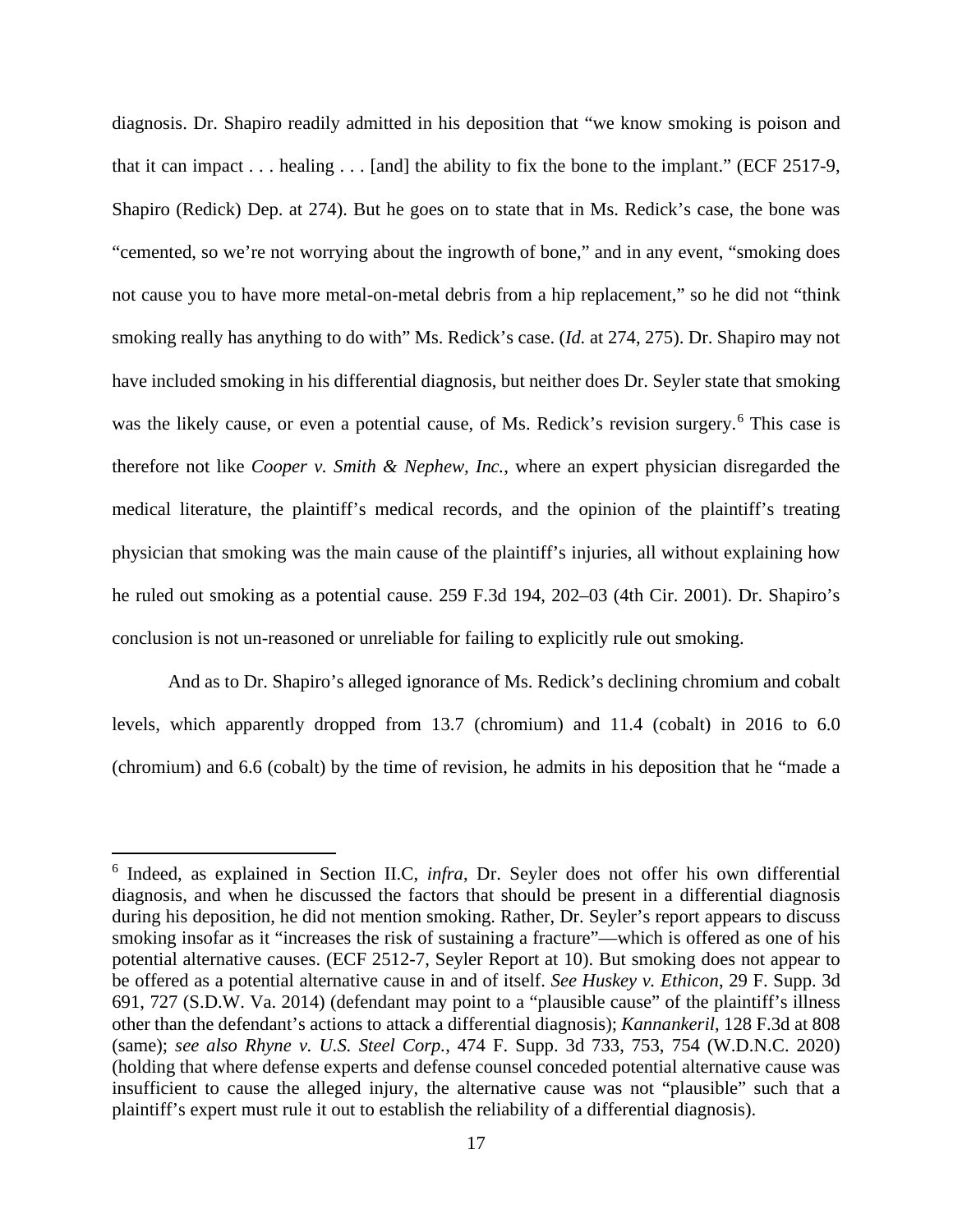mistake" and the levels were actually decreasing—but, he stated, "it's still abnormal" insofar as any numbers over three are concerning. (ECF 2590-4, Shapiro Dep. at 262). As Dr. Shapiro explains, Ms. Redick's levels were nevertheless abnormal and she was symptomatic and experiencing pain; his theory is thus that Ms. Redick's pain caused her to reduce her activity level, which in turn caused the BHR to wear at a slower rate, leading to the lower levels. (*Id.* at 264–66). The court therefore will not exclude Dr. Shapiro's testimony as unreliable because of this oversight. *See Westberry*, 178 F.3d at 265.

Finally, Smith & Nephew also argues that evidence of Dr. Shapiro's examination of Ms. Redick is inadmissible because it was not included in his report and because it violated North Carolina's medical licensing requirements. Dr. Shapiro submitted his report on Ms. Redick in December of 2020, and conducted an examination of her only after the fact. He initially did not request to examine Ms. Redick, but after learning that Dr. Seyler had conducted an examination, he sought to do the same "to make sure that" Dr. Seyler's observations were "reasonably close" to his own. (ECF 2517-9, Shapiro (Redick) Dep. at 39). Under Fed. R. Civ. P 26(a)(2)(B)(i), an expert report is to contain a complete statement of all opinions the witness will express and the basis and reasons for them. But Smith & Nephew had the opportunity to question Dr. Shapiro at his deposition about the examination, (*see* ECF 2517-9, Shapiro (Redick) Dep. at 38), and there is no indication that the results of the examination significantly affected the opinions expressed in his report. Exclusion of his testimony on this point is not warranted.

As for the purported violations of North Carolina medical licensing requirements, Smith  $\&$ Nephew points to licensure provisions requiring any licensee regularly practicing telemedicine with patients located in North Carolina to be licensed in North Carolina, and requiring out of state providers to apply for an emergency license in North Carolina before delivering services in the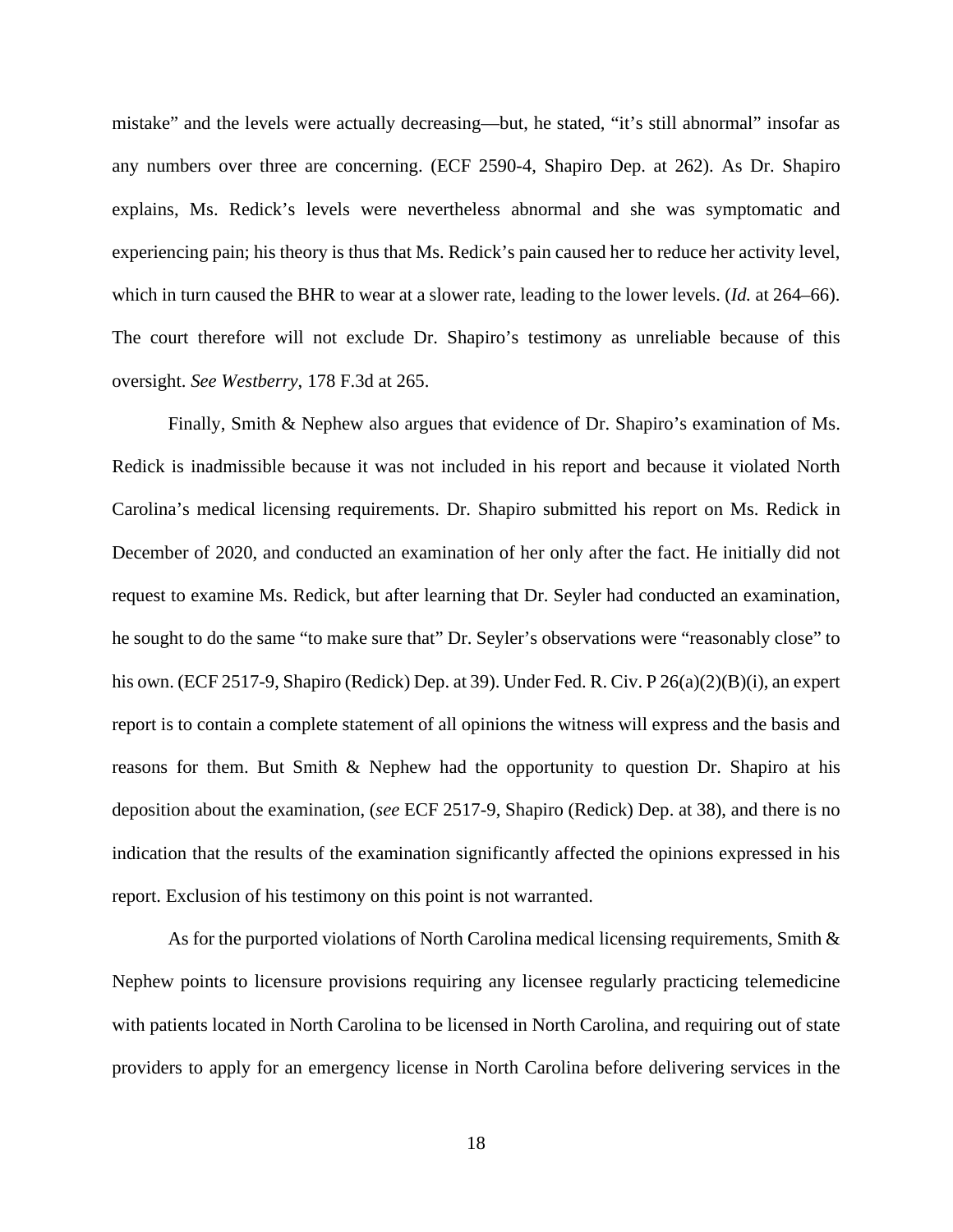state. In support of this position, Smith & Nephew cites *Perfect 10, Inc. v. Giganews, Inc.*, NO. CV 11-07098-AB (SHx), 2014 WL 10894452, at \*6 (C.D. Cal. Oct. 31, 2014), for the proposition that testimony contrary to public policy may be excluded under a court's inherent powers. But there is a vast difference between an expert conducting a brief telehealth examination in the midst of a global pandemic and the facts at issue in *Perfect 10*, where the expert physician had "an overwhelming conflict of interest by way of his direct financial stake in the outcome of the litigation" and where the court was skeptical that the physician "qualifies as an expert for the purposes of [the] litigation at all." *Id.* at \*1, \*6. Further, Dr. Shapiro was not examining Ms. Redick for purposes of treatment. The court will therefore decline to exercise its inherent powers to exclude Dr. Shapiro's testimony on this basis.

### *2. Ms. Mosca*

Next, Smith & Nephew also challenges Dr. Shapiro's causation opinions with respect to Ms. Mosca. It first challenges his causation opinion insofar as it relies on a pathology expert's interpretation of slides from Ms. Mosca's revision, concluding that Ms. Mosca experienced an adverse tissue reaction even though the pathology report does not contain the words "ALVAL" (aseptic, lymphocyte-dominated vasculitis-associated lesion) or "metallosis." Because Dr. Shapiro is not a pathologist, Smith & Nephew contends he is unqualified to offer this opinion. In his deposition, Dr. Shapiro admits that an "orthopedic type pathologist" would be better qualified to read such a slide, but he also states that orthopedists such as himself "have some knowledge of pathology through our experience in treating patients[.]" (ECF 2519-9, Shapiro (Mosca) Dep. at 176). As this court previously held, a court must consider a proposed expert's "full range of experience and training"—not just his "professional qualifications"—in deciding whether the expert has "sufficient specialized knowledge" to assist the jurors in deciding issues in the case. *See*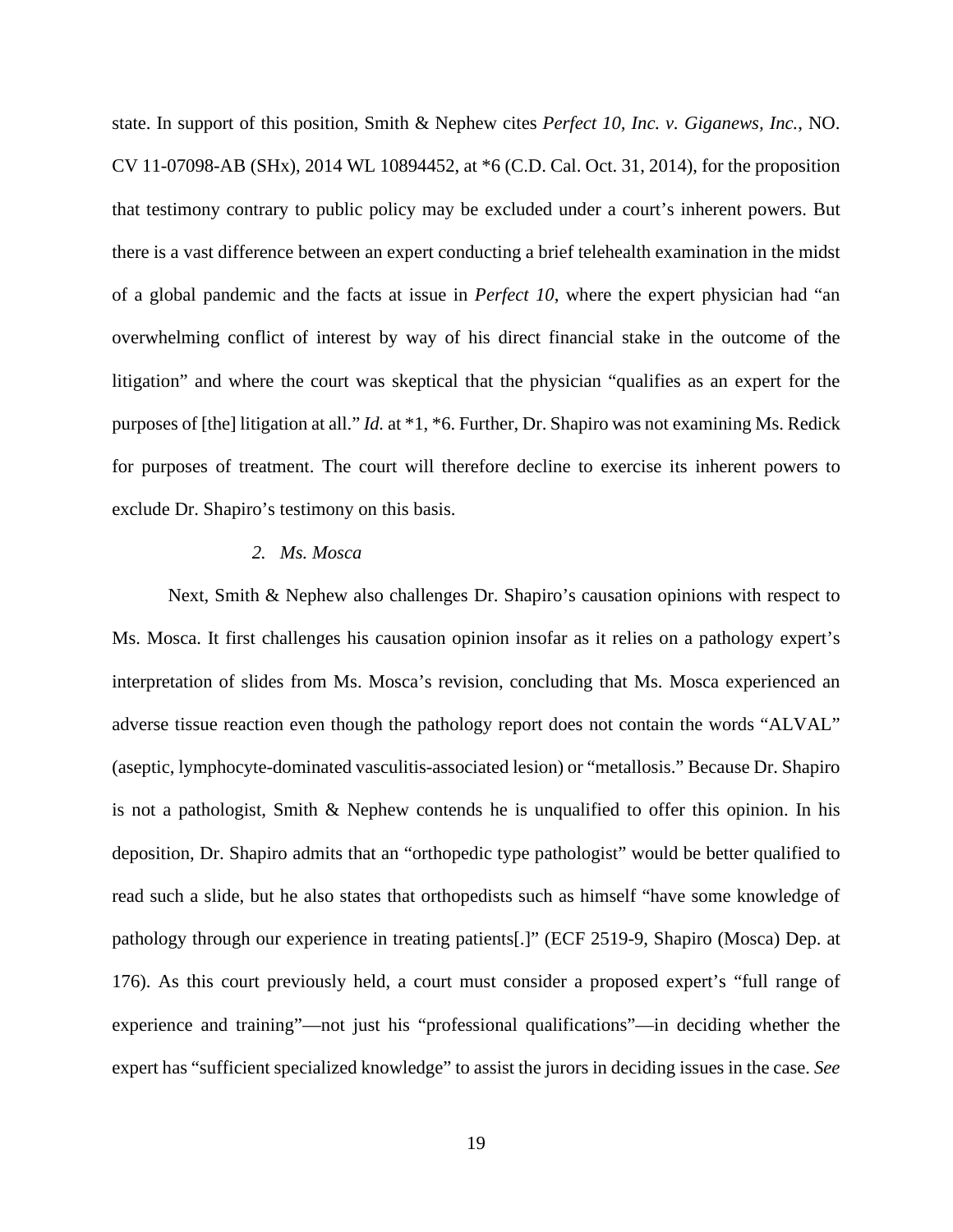*Daubert* Ruling at \*10 (quoting *Belk, Inc. v. Meyer Corp., U.S.*, 679 F.3d 146, 162 (4th Cir. 2012)). Just because someone else might be better qualified to interpret the slides does not mean that Dr. Shapiro is unqualified to do so in the context of developing his opinion on causation.

Smith & Nephew also argues that Dr. Shapiro's report fails to account for other factors such as referred back pain—that could have been the sole cause of Ms. Mosca's injury. Dr. Shapiro acknowledged Ms. Mosca's referred back pain in the context of explaining why Ms. Mosca may have hesitated to do the revision surgery at a point when revision might not have alleviated all of her pain, which at that time she described as mild. (*See* ECF 2519-9, Shapiro (Mosca) Dep. at 160– 61). Smith & Nephew appears to take this reference to back pain out of context to introduce a new alternative cause that Dr. Shapiro must then explain away; there is no indication in any testimony before the court that Ms. Mosca's referred back pain was the cause of her revision surgery.

Next, Smith & Nephew also argues that Dr. Shapiro is not qualified to offer opinions on whether Ms. Mosca's medical bills are fair and reasonable. (*See* ECF 2519-3, Shapiro (Mosca) Rep. at 20 ("I reviewed Ms. Mosca's billing records for the treatment she underwent for her failed hip resurfacing procedure. In my opinion, the billing records are fair and reasonable, and the procedure was medically necessary."). The plaintiffs do not appear to contest this issue. Dr. Shapiro does not routinely look at medical bills and gave Ms. Mosca's bills only a cursory review. There is thus "no basis for the Court to conclude he has 'specialized knowledge' regarding medical billing practices that will help the fact-finder[.]" *Morris v. Biomet*, *Inc.*, 491 F. Supp. 3d 87, 101 (D. Md. 2020) (physician-expert admitted he merely looked at medical bills to determine whether they were reasonable, and stated he does not routinely review patient medical bills).

Finally, Smith & Nephew argues that evidence from Dr. Shapiro's examination should be excluded because it was conducted in violation of Maryland medical licensing laws. For the same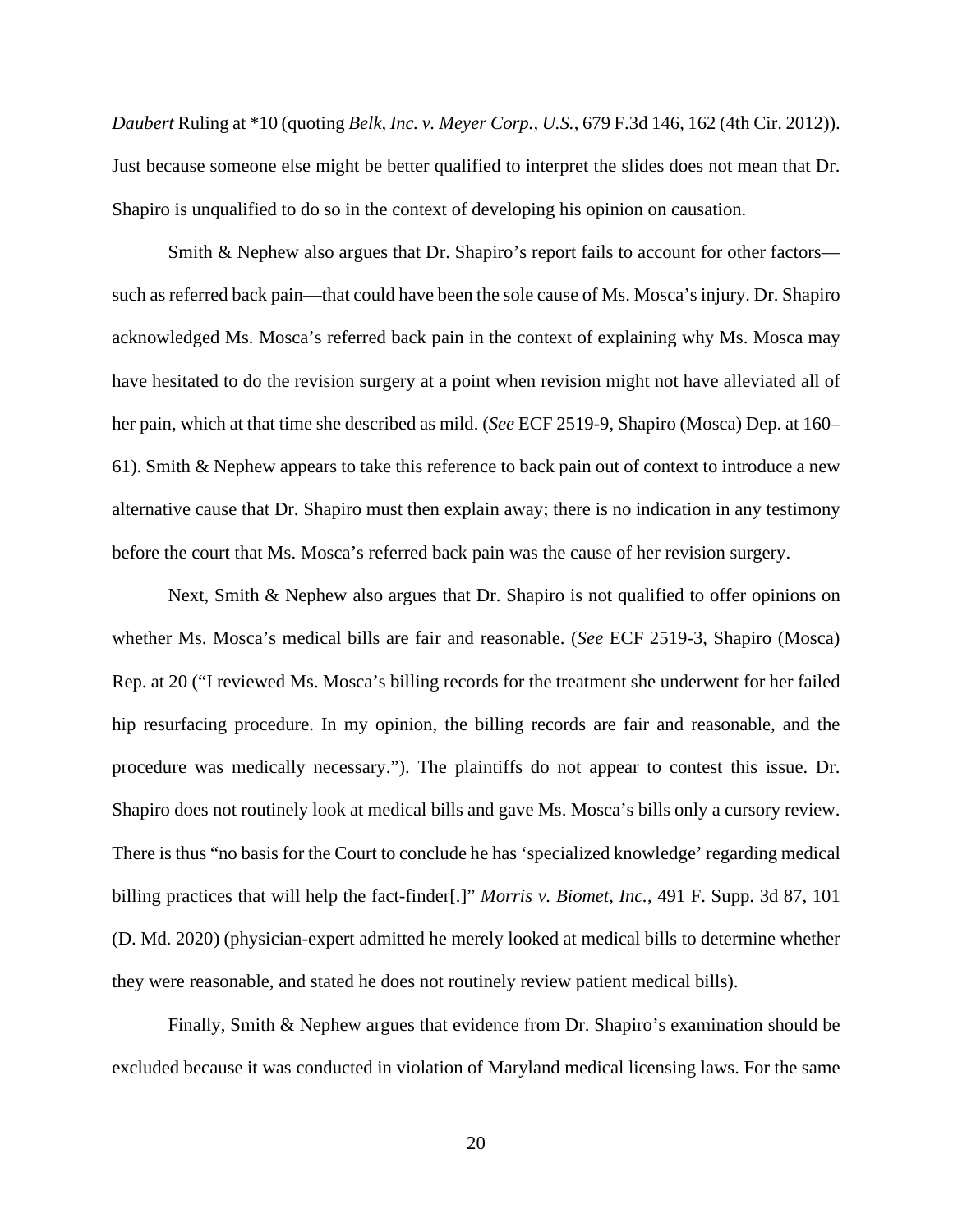reasons discussed above with respect to Dr. Shapiro's examination of Ms. Redick, the court likewise declines to exclude Dr. Shapiro's testimony on this basis.

\*\*\*

In sum, the court will exclude Dr. Shapiro's opinions that challenge FDA-approved labeling, that state Smith & Nephew had any moral or ethical duties, or that state Smith & Nephew had a duty to warn physicians or patients directly, to modify its surgeon training program, or to withdraw its products from the market. Such opinions are relevant only to preempted claims. The court will also exclude as unreliable Dr. Shapiro's opinions about what Dr. Bowling or Dr. Boucher would have done with different information, as well as Dr. Shapiro's opinion on the reasonableness of Ms. Mosca's medical bills; such testimony is not the reliable product of Dr. Shapiro's expertise. The court reserves ruling on whether Dr. Shapiro may testify about whether surgeons generally would have benefitted from the disclosure of certain information and whether certain statements made during surgeon training go to preempted claims or surviving claims. The balance of the challenged testimony is not inadmissible on any of the grounds asserted by Smith & Nephew.

#### **II. Dr. Seyler**

Ms. Redick seeks to exclude much, if not all, of Dr. Seyler's testimony. In particular, she argues that he is not qualified to offer opinions either on regulatory compliance or the likelihood Ms. Redick would have received the BHR had Smith & Nephew not made certain misrepresentations; that he lacks the knowledge necessary to opine on the adequacy of Smith & Nephew's communications to Ms. Redick's implanting surgeon, Dr. Bowling; and that there is no factual basis for his opinion that either a history of smoking or a bone fracture, rather than the BHR, may have necessitated Ms. Redick's revision surgery. The court addresses each in turn.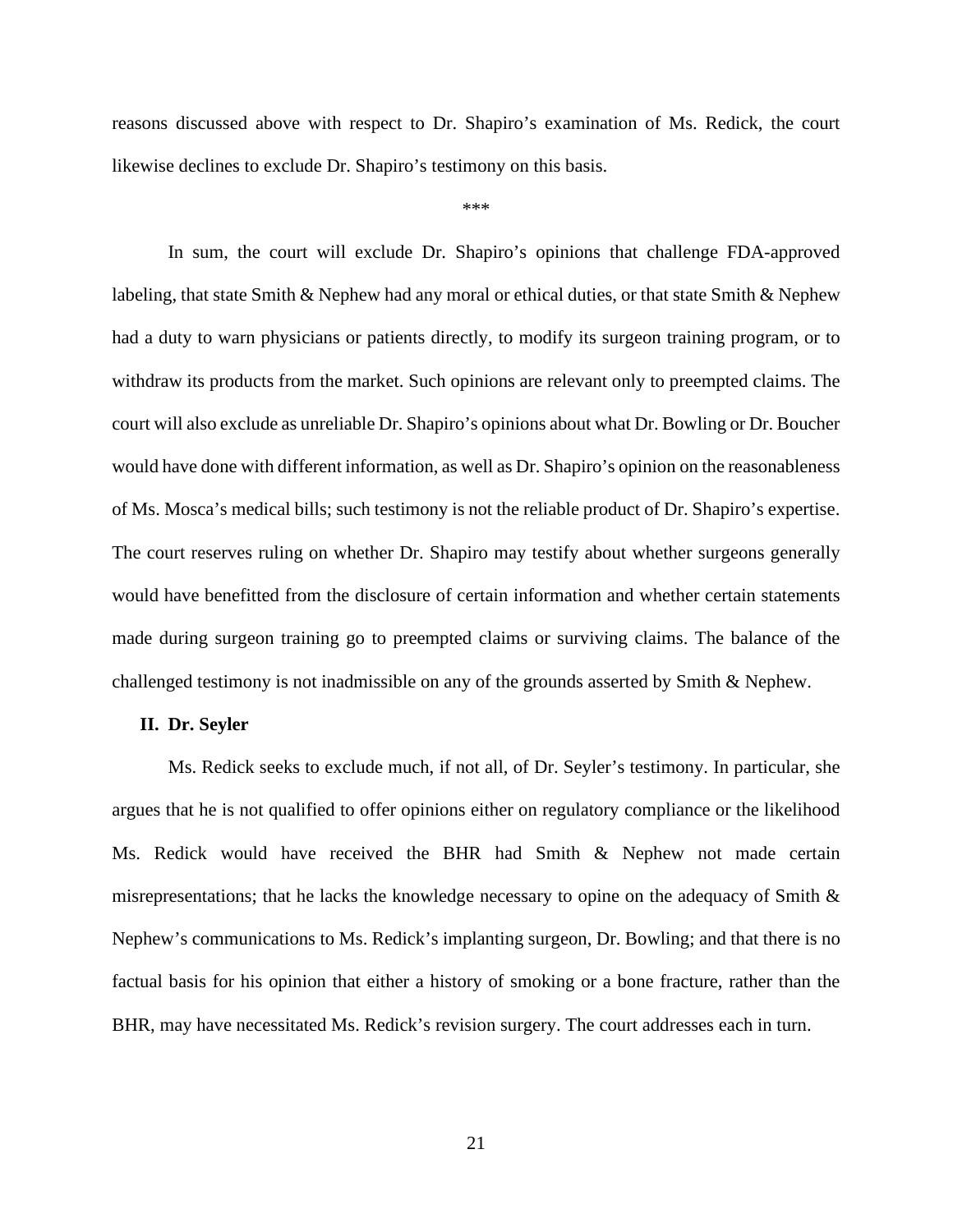## *A. Regulatory Compliance*

Ms. Redick contends that Dr. Seyler admits he is not a regulatory expert but nevertheless opines on "the adequacy of safety warnings communicated to Dr. Bowling" and on "the information and representations that Dr. Bowling was aware of when making his decision to use the BHR system[.]" (ECF 2512-1, Mot. to Exclude at 4). Smith & Nephew counters that these are strawmen arguments, as Dr. Seyler does not actually opine on regulatory matters or the adequacy of its warnings.

The testimony at issue includes the following passages:

It is my opinion that Dr. Bowling was adequately informed of the risks and complications associated with the use of a hip resurfacing device through information available to him. As per his deposition he attends scientific meetings and stays current with research in the field of adult reconstruction. Dr. Bowling advised Ms. Redick specifically about the advantages and potential complications of hip resurfacing during a pre-operative visit on October 12, 2011. He told her about the risk of metallosis and elevated metal ions. He mentioned that hip resurfacing would be a good option because it would allow her to return to her prior activities, which is consistent with the literature. He also told her about the possible development of inflammation, pain, and osteolysis. . . . I disagree with Dr. Shapiro's opinion that Dr. Bowling was not adequately advised of the possible risks of the BHR. Dr. Bowling kept up with the literature and attended scientific meetings. His notes reflect a lengthy discussion with Mrs. Redick about the possible risks of the BHR. He told Mrs. Redick that she may need a revision to the BHR in the future. . . . As shown by the registry and other data . . . the BHR was a good choice for Mrs. Redick in 2012 . . . . I disagree with Dr. Shapiro that Mrs. Redick would have had a better outcome with a different device.

(ECF 2512-7, Seyler Report at 14, 16, 17).

The challenged testimony does not state an opinion about regulatory compliance. Dr. Seyler disclaimed any attempt to comment on what and when certain information should have been communicated to the FDA or to surgeons. (*See id.* at 13). Instead, Dr. Seyler appears to be discussing, from a surgeon's perspective and after reviewing the notes from Ms. Redick's medical treatment, whether Dr. Bowling was aware of the general risks that might result from the hip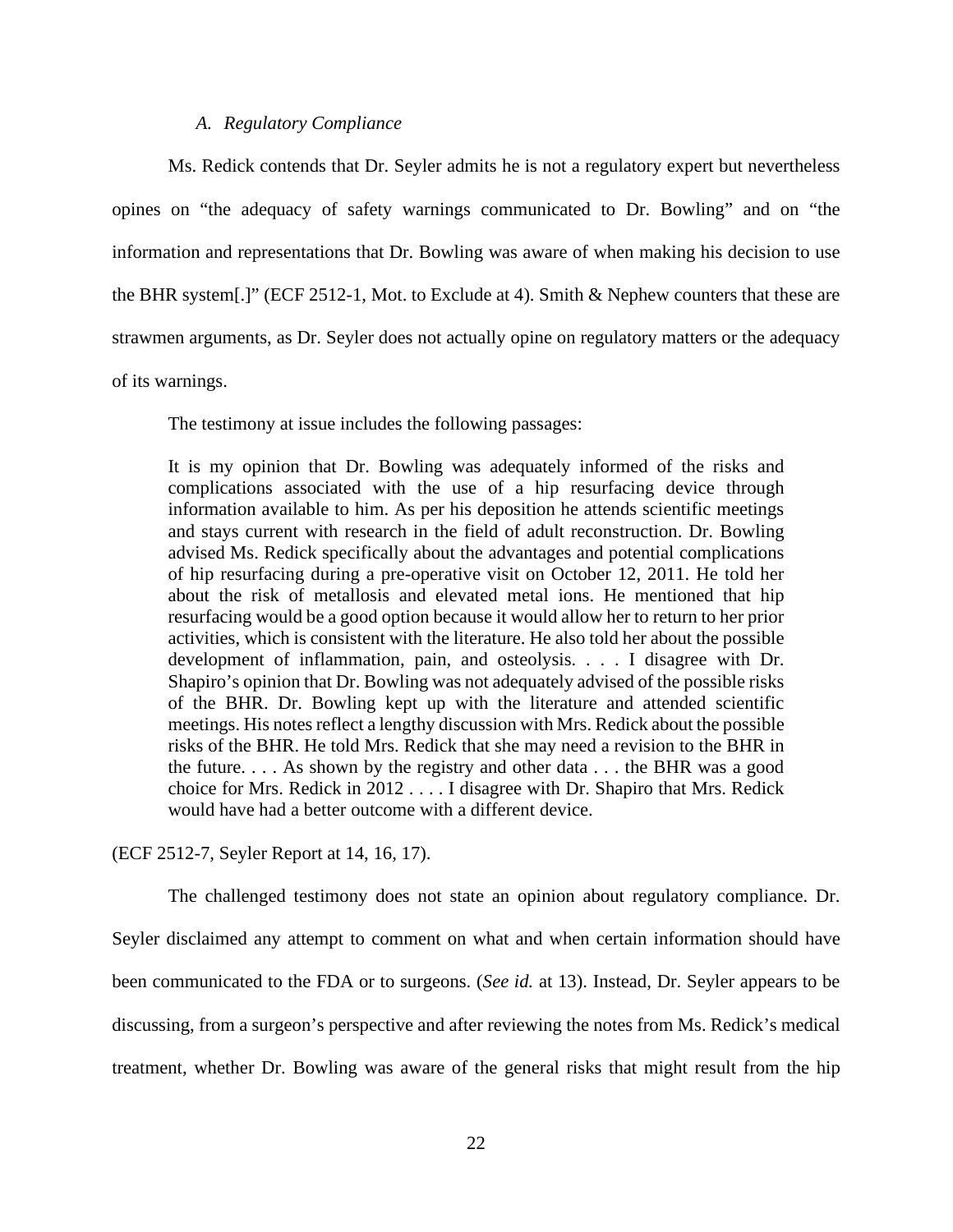implant surgery. Dr. Seyler is qualified to interpret medical records for the purpose of opining on whether medical risks were disclosed, so long as he does not stray into the matter of Smith & Nephew's regulatory compliance. *Cf. Daubert* Ruling at \*12 (concluding that Dr. Shapiro was not qualified to opine on Smith & Nephew's compliance with FDA regulations but was qualified to opine on the adequacy of its training program from the perspective of an implanting surgeon).<sup>[7](#page-22-0)</sup>

Nor is the testimony unduly hypothetical. It does not speculate whether Ms. Redick would have proceeded with her surgery had she known all the risks; rather, Dr. Seyler disagrees with the opinion offered by Dr. Shapiro that Ms. Redick would have done better with a different device— an opinion that is hypothetical only to the extent that Dr. Shapiro's is.<sup>[8](#page-22-1)</sup> Should Dr. Seyler actually seek to opine on regulatory matters outside of his area of expertise or to speculate on what Ms. Redick might have done under different circumstances, Ms. Redick may renew her objections. *See In re DePuy Orthopaedics, Inc. Pinaccle Hip. Implant Prods. Liab. Litig.*, No. 3:11-MD-2244-K, 2014 WL 3557345, at \*8 (N.D. Tex. July 18, 2014) (admission of speculative testimony implicates a court's discretion over the presentation of evidence and should be taken up at trial); *see also Daubert* Ruling at \*13.

#### *B. Adequacy of Communications*

Ms. Redick additionally argues that Dr. Seyler may not testify that Dr. Bowling was "adequately advised of the possible risks of the BHR" as that opinion is "contrary to the evidence and therefore not reliable." (ECF 2512-1 at 8).

<span id="page-22-0"></span> $<sup>7</sup>$  The court notes also that Dr. Seyler's opinion concerns whether certain categories of risk were</sup> disclosed, while the plaintiffs emphasize that Smith & Nephew failed to disclose the magnitude of those risks. This discrepancy goes to the weight of Dr. Seyler's opinion, not its admissibility. <sup>8</sup> Ms. Redick notes that Dr. Bowling testified he would have shared additional information

<span id="page-22-1"></span>concerning the performance and risks of the BHR had he known it, and Ms. Redick has testified that she would not have gotten the BHR had the magnitude of risk been shared with her. But Dr. Seyler ultimately does not contest any of that information.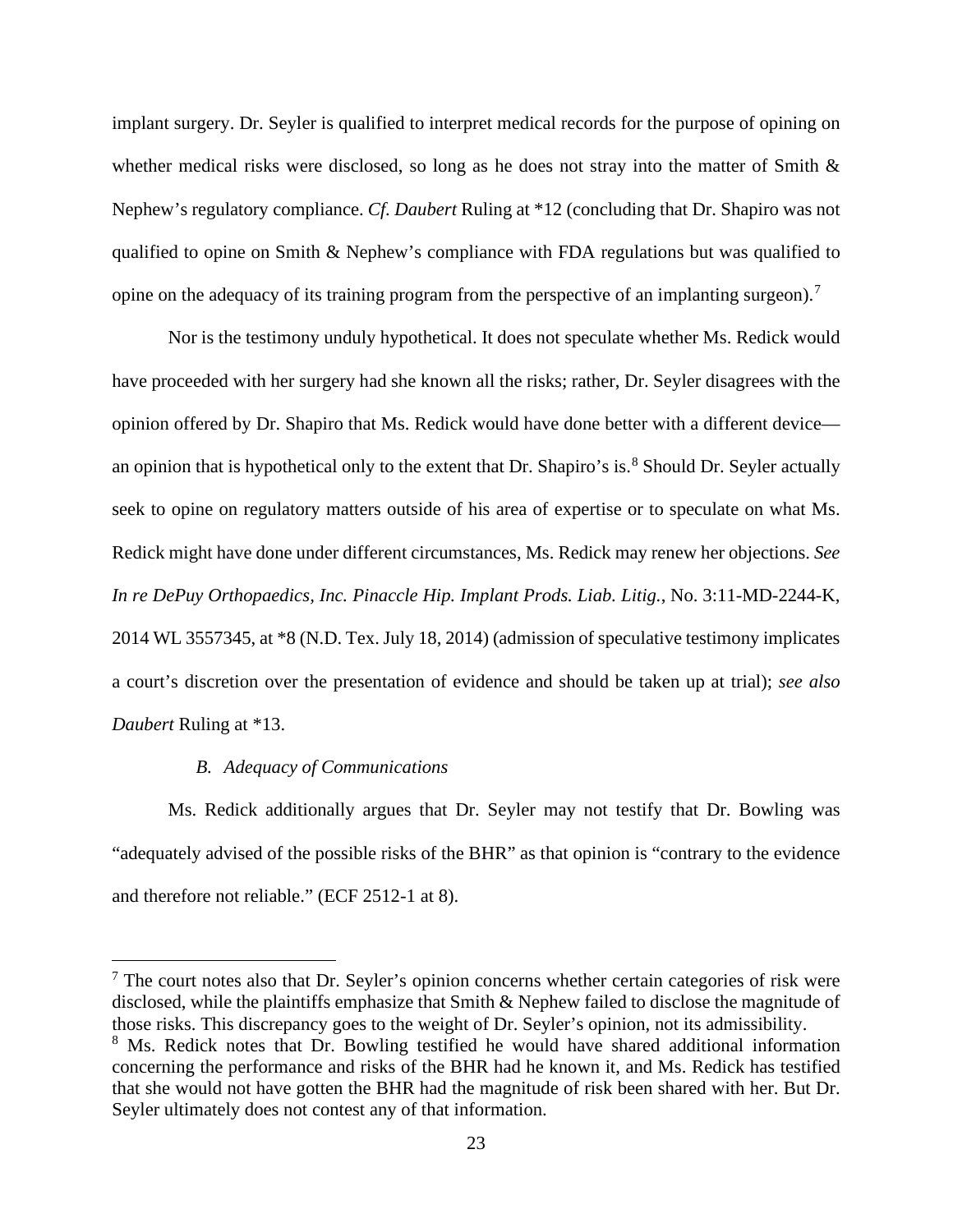She cites several cases for the proposition that an expert may not disregard without good cause facts which are unfavorable to the expert's opinion. *See Cooper v. Meritor, Inc.*, No. 4:16- CV-52-DMB-JMV, 2019 WL 545187, at \*8 (N.D. Miss. Feb. 11, 2019); *Nunez v. BNSF Ry. Co.*, No. 09-4037, 2012 WL 2874059, at \*8 (C.D. Ill. July 13, 2012); *Ranes v. Adams Laboratories, Inc.*, 778 N.W.2d 677, 696–97 (Iowa 2010). *Cooper* does not directly support this position and appears to have been cited in error.<sup>[9](#page-23-0)</sup> *Nunez* dealt with an expert who opined that a locomotive horn never sounded by discounting as unreliable the uncontradicted testimony of several witnesses such that the court found his opinion was "like saying that if a tree falls in the forest but there is no video recording of it, the tree never fell even if witnesses observed it." 2012 WL 2874059, at \*6. And *Ranes* dealt with a physician-expert who offered a differential diagnosis without adhering to the accepted method: he did not "consider the variety of diseases that tend to mimic the [plaintiff's] symptoms," he "dismissed all neurological tests performed over the course of three years," and he instead relied "solely on [the plaintiff's] degenerative symptoms" to reach a diagnosis. 778 N.W.2d at 696–97. On those facts, the court held that expert analysis that discusses "only the evidence the expert believes will advance the [party's] position" and "ignores a large amount of information that calls the expert's theory into question" cannot be considered reliable. *Id.* at 697.

These cases are all distinguishable. In this case, Dr. Seyler is not—as Ms. Redick contends—simply ignoring the contention that Dr. Bowling lacked access to the ad hoc Australian registry data. Nor does it appear that Dr. Seyler is inexplicably discounting that lack of information. Dr. Seyler, after cataloguing the various risks Dr. Bowling communicated to Ms. Redick, concludes that he "disagree[s] with Dr. Shapiro's opinion that Dr. Bowling was not adequately

<span id="page-23-0"></span><sup>9</sup> Ms. Redick may have intended to cite *Cooper v. Smith & Nephew, Inc.*, 259 F.3d 194, 202 (4th Cir. 2001) (utter failure of differential diagnosis to consider other potential causes of illness may justify exclusion).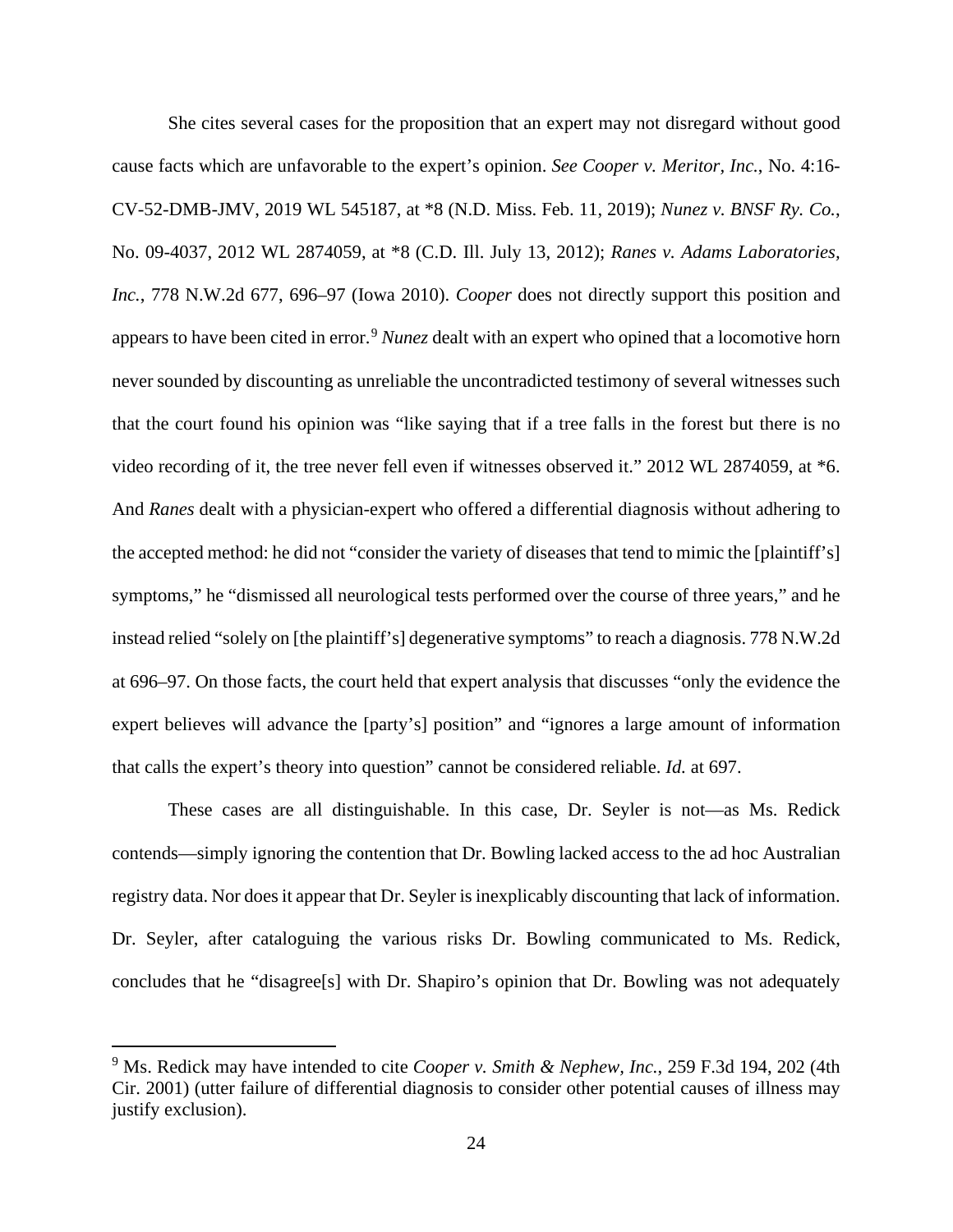advised of the possible risks of the BHR." (ECF 2512-7, Seyler Report at 16). Thus, his opinion that Dr. Bowling was adequately advised of the possible risks of the BHR stems from his analysis of Dr. Bowling's informed consent. It may not be consistent with Ms. Redick's theory that Dr. Bowling was not advised of the magnitude of the various risks, but the plaintiffs' arguments on this point go to the weight of Dr. Seyler's testimony, not its admissibility. *See In re Lipitor*, 892 F.3d at 631 (trial court's role as gatekeeper not intended to serve as replacement for the adversary system); *cf. Daubert* Ruling at \*16 (acknowledgement of conflict in literature goes to weight rather than admissibility).

## *C. Medical Causation*

Finally, Ms. Redick argues that Dr. Seyler's opinions about medical causation are unreliable and are likely to confuse a jury. In particular, she contends that Dr. Seyler's opinion that Ms. Redick may have sustained a femoral neck stress fracture and his statements about Ms. Redick's smoking are so contrary to the evidence as to be unreliable. Smith & Nephew counters that each assertion is supported by the record, is based in Dr. Seyler's differential diagnosis, and is relevant to the issue of medical causation.

Specifically, in a very brief section of his report titled "My opinions of Medical Case/relevant Events," Dr. Seyler opines that Ms. Redick's CT scan and bone scan findings demonstrate "she may have sustained a femoral neck stress fracture" which would have been "consistent with her acute onset sudden hip pain in December," and that "her femoral component had shifted, which is consistent with loosening." (ECF 2512-7, Seyler Report at 13). For those reasons, the report states, Dr. Seyler "[could not] state that the failure of Mrs. Redick's hip resurfacing was caused by a malfunctioning implant." (*Id.*). Additionally, Dr. Seyler notes that Ms. Redick "was an active smoker until 2015[,]" smoking between a quarter and a half a pack of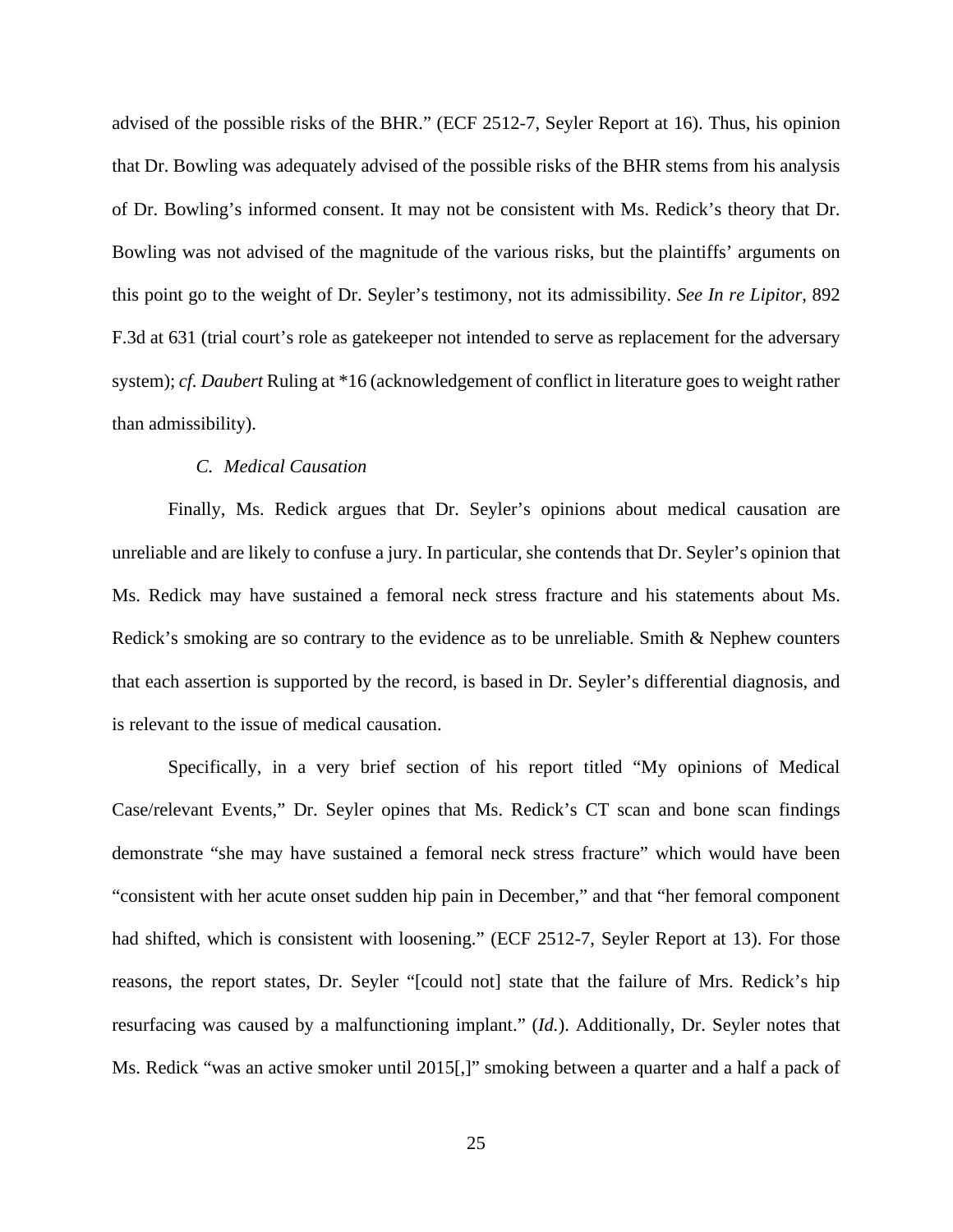cigarettes a day. (*Id.* at 10). He states that it is well known that "[c]igarrete smoking decreases bone density and increases the risk of sustaining a fracture and impairs bone healing." (*Id.*). However, Dr. Seyler does not state that smoking or a fracture actually caused Ms. Redick's hip implant to fail. Rather, in a separate section opining on Dr. Shapiro's report, he concludes that "[b]ased on the imaging and Dr. Bowling's revision report, . . . the BHR implant loosened, resulting in pain and the need for revision surgery." (*Id.* at 16). And, in his section offering his "Final Conclusions," Dr. Seyler states that Ms. Redick "began having pain in 2015 and X-rays showed loosening and migration of the BHR device[,]" which he opines was "not due to any defect in the device, but rather was due to failure of Mrs. Redick's underlying bone." (*Id.*).

When questioned about this conclusion during his deposition, Dr. Seyler stated that he did not "think you can say she had a failure of her hip resurfacing" because "there is a lot going on in this case." (ECF 2512-6, Seyler Dep. at 102). He states that there are "multiple reasons why patients can have pain after hip resurfacing," (*id.* at 102), including irritation of the iliopsoas tendons caused by the bigger ball used in resurfacing as compared to total hip replacement, loosening of the implant, the possibility of a hairline fracture, or elevated metal ion levels:

[R]esurfacing is a much bigger ball than a total hip replacement. So you can get irritation of your ilipsoas tendons that cause pain. If you look at how she describes the pain, that certainly has to be in your list of differential diagnoses, right. She has . . . some radiolucency, which makes you worry is this implant loose or not. . . . Then you have . . . two bone scans. And if you look at the bone scans, there is a clear shift and uptake between the two. In the second one, it's closer to the base of the femoral neck; where if you look at the CT scan, it looks like there may be a hairline fracture. It's very hard to say. It's not the most accurate way to diagnose this, but certainly has to be in there as well. And then you have metal ions as an objective finding, right. . . .

(*Id.* at 103). Dr. Seyler therefore believed that with "all of this combined," there was "enough evidence to do revision surgery." (*Id.*). But he cautioned that he did not think one could say "the revision surgery is caused by a malfunctioned implant" because "there [are] so many other things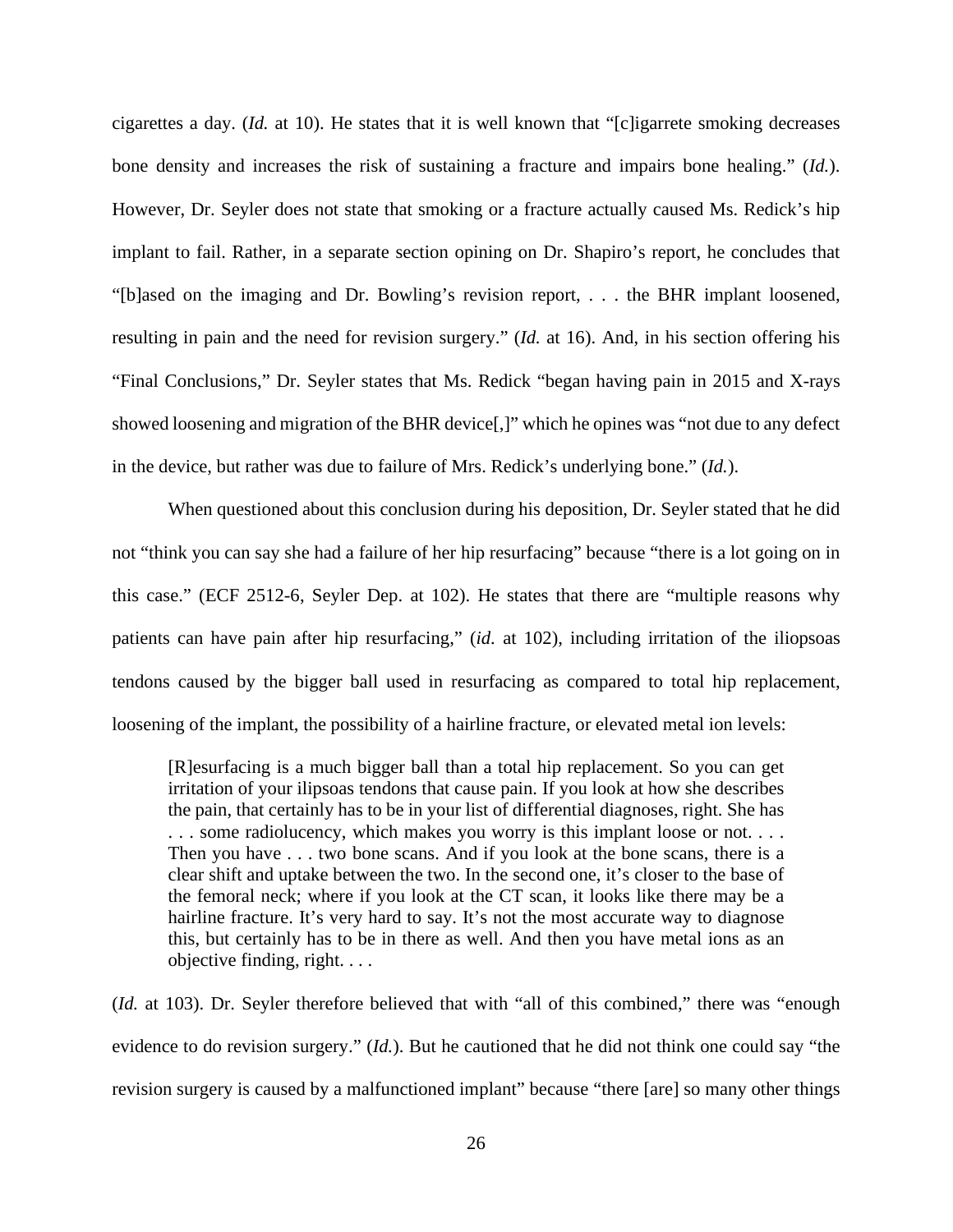that could go on that you cannot say that with certainty." (*Id.* at 103–04).

In sum, Dr. Seyler's opinion contains no original differential diagnosis. *See Westberry*, 178 F.3d at 262 (differential diagnosis typically entails determining possible causes of patient's symptoms and then eliminating each potential cause until reaching one that cannot be ruled out or determining which of those that cannot be excluded is the most likely). He has neither stated which, if any, of the potential alternative causes he identifies likely necessitated Ms. Redick's revision, nor has he ruled out any of those causes. Rather, his opinion is an assertion about what potential causes must be included in Ms. Redick's differential diagnosis.

Ms. Redick contends that Dr. Seyler lacks a factual basis to conclude that she may have had a stress fracture because he admits that her treating physicians never diagnosed such a fracture and he concedes it is ultimately hard to say whether or not she indeed suffered a fracture. (ECF 2512-1 at 9). But Dr. Seyler bases his opinion on the bone scans in Ms. Redick's medical charts; that the scans are not the best means of diagnosing such a fracture and that Ms. Redick's treating physician did not make a diagnosis of fracture are fertile grounds for cross-examination, but not a basis for exclusion. *See In re Lipitor*, 892 F.3d at 631; *see also Westberry*, 178 F.3d at 265–66. And as for Dr. Seyler's mentioning of Ms. Redick's history of smoking, that fact is a part of the medical record. But Dr. Seyler himself fails to mention smoking at all in his lengthy discussion of the factors that must be included in a differential diagnosis. Accordingly, any attempt to introduce this fact at trial may be subject to a challenge under Rule 402 or Rule 403.

\*\*\*

In sum, the court will deny the motion to exclude Dr. Seyler's testimony.

#### **III. Dr. Hungerford**

Ms. Mosca seeks to exclude certain portions of Dr. Marc Hungerford's testimony. In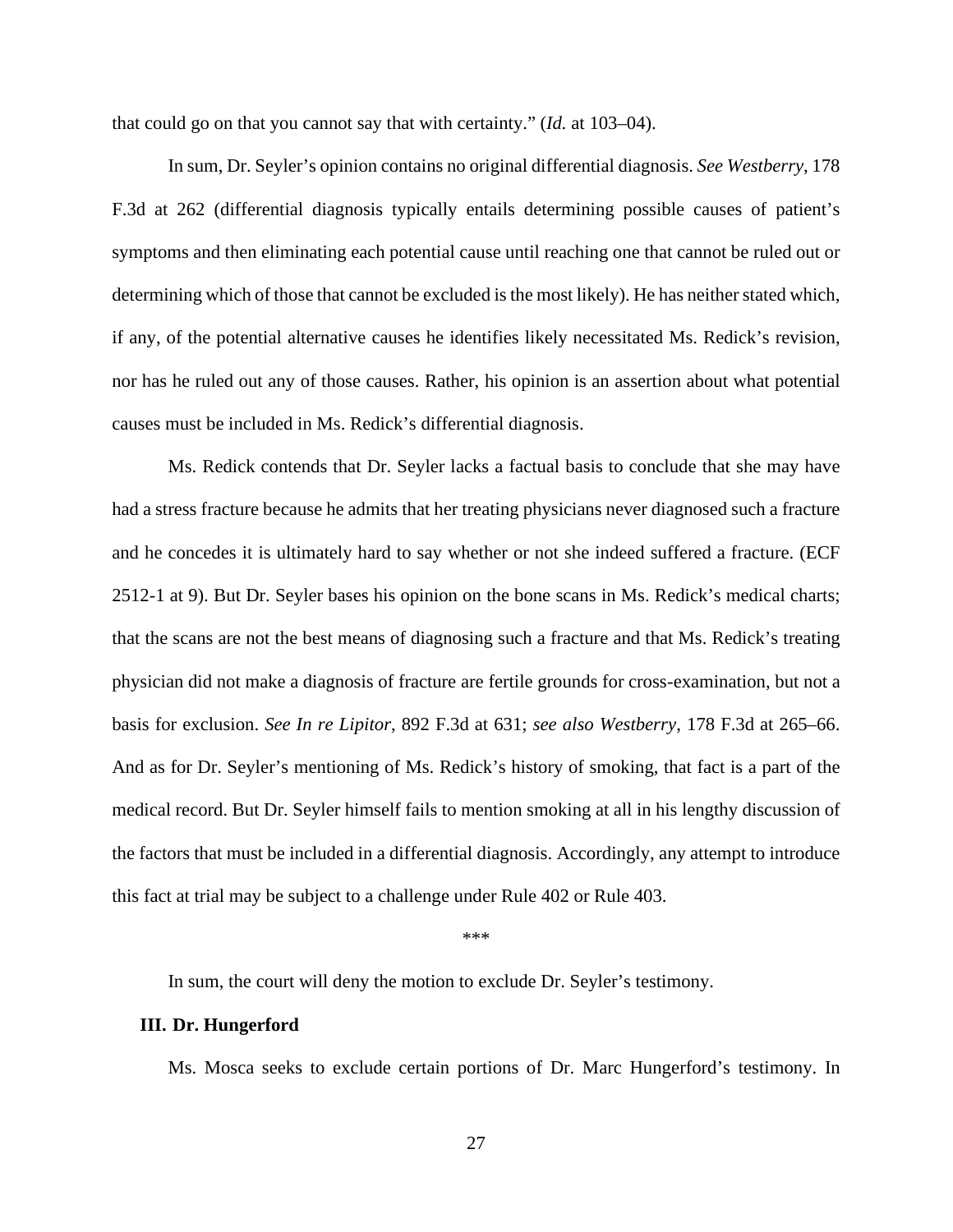particular, she argues that his opinion about her chromium supplements is not offered to a reasonable degree of certainty as his report and deposition are at odds on the issue; that no sound methodology was used to reach his conclusion about what Dr. Boucher would have done with additional disclosures and about whether Dr. Boucher should have known of the risks posed by the BHR; and that his opinion minimizing the significance of the Australian registry data could be reached only by ignoring sworn testimony to the contrary. The court will address each in turn.

## *A. Contradictions in Dr. Hungerford's Report and Deposition*

Ms. Mosca contends that Dr. Hungerford may not testify about the causal link between Ms. Mosca's use of chromium supplements and her revision surgery given some alleged contradictions in his report and his deposition. (ECF 2511-1 at 5). Dr. Hungerford's report states that Ms. Mosca was taking "a chromium polynicotinate dietary supplement after her BHR implant in 2010" which "may have contributed to elevated chromium levels." (ECF 2511-3, Hungerford Report at 3). During his deposition, Dr. Hungerford stated that he did not believe that the dietary supplement was a cause of the failure of Ms. Mosca's BHR. (ECF 2511-4, Hungerford Dep. at 239). As a result, Dr. Hungerford may not offer the opinion that the chromium supplements necessitated Ms. Redick's revision surgery. *See Huskey,* 29 F. Supp. 3d at 729 (noting that medical causation testimony which is not offered to a reasonable degree of medical certainty amounts to unreliable speculation and is unhelpful to a jury). Notably, though, Smith & Nephew contends that Dr. Hungerford's opinion was not intended to suggest that the chromium supplements *caused* Ms. Mosca's BHR to fail; rather, the opinion is that the supplements may have contributed to Ms. Mosca's metallosis. If offered for this purpose, Dr. Hungerford's contention may be relevant to countering Dr. Shapiro's opinion that Ms. Mosca's BHR led to elevated chromium levels and "necessitated her revision surgery." (ECF 2589-4, Shapiro Report at 7).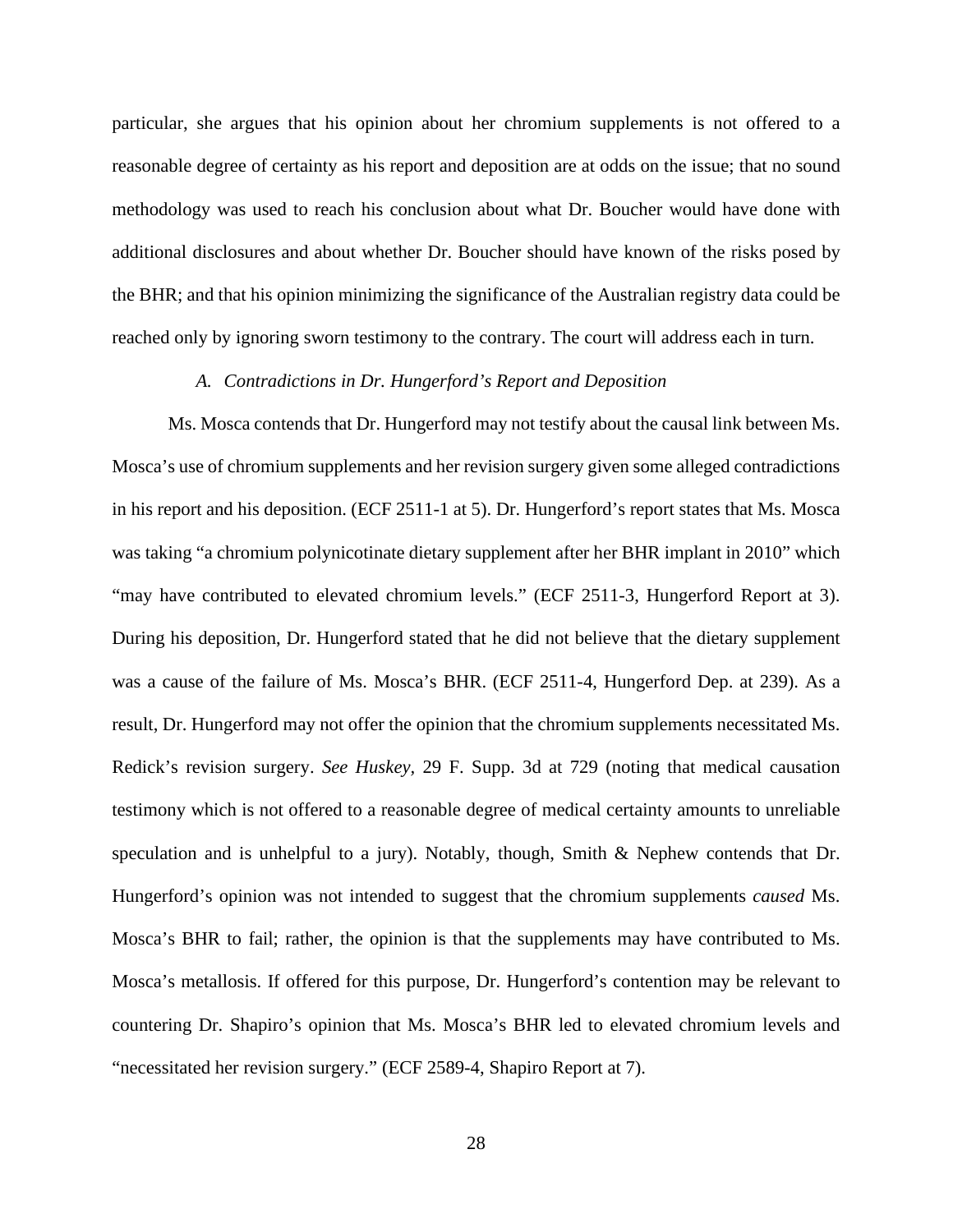#### *B. Improper Methods*

Next, Ms. Mosca argues that several of Dr. Hungerford's opinions are based on ipse dixit and are not the product of any reliable methodology.

First, Ms. Mosca challenges Dr. Hungerford's opinion that "there is no indication that any additional information relating to the[] already well-disclosed risks would have changed the decision to use the BHR in Ms. Mosca's surgery." (ECF 2511-3, Hungerford Report at 6). She contends this assertion is unsupported, contradicts Dr. Hungerford's admission that Dr. Boucher would have communicated additional risks to Ms. Mosca, (*see* ECF 2511-4, Hungerford Dep. at 221), and contradicts his concession that there may have been a different outcome if Dr. Boucher was aware the risk was 15 percent, (*see id.* at 166–67). The court has excluded as unreliable Dr. Shapiro's opinion that Ms. Mosca would have received a different implant had different information been provided to Dr. Boucher by Smith & Nephew. *See supra*, Section I.B. Dr. Hungerford's opinion about clinical decisions which Dr. Boucher may or may not have made in light of different information is similarly inadmissible. Though Dr. Hungerford, unlike Dr. Shapiro, does not seek to parrot the implanting physician's deposition testimony, he nevertheless fails to explain why he believes there is "no indication" that additional disclosures would have changed the clinical decision. That Ms. Mosca desired a more active lifestyle and that the BHR at the time was "generally known to have the best track record of any resurfacing implant," (ECF 2511-3, Hungerford Report at 6), cannot be determinative of that decision if, as Dr. Hungerford concedes, the disclosure of certain risks which were *not* generally known may have led to a different outcome, (*see* ECF 2511-4, Hungerford Dep. at 166–67). The court agrees with Ms. Mosca that the testimony of a medical expert concerning actions an implanting surgeon may have taken and which ignores the testimony of that implanting surgeon does not satisfy *Daubert*.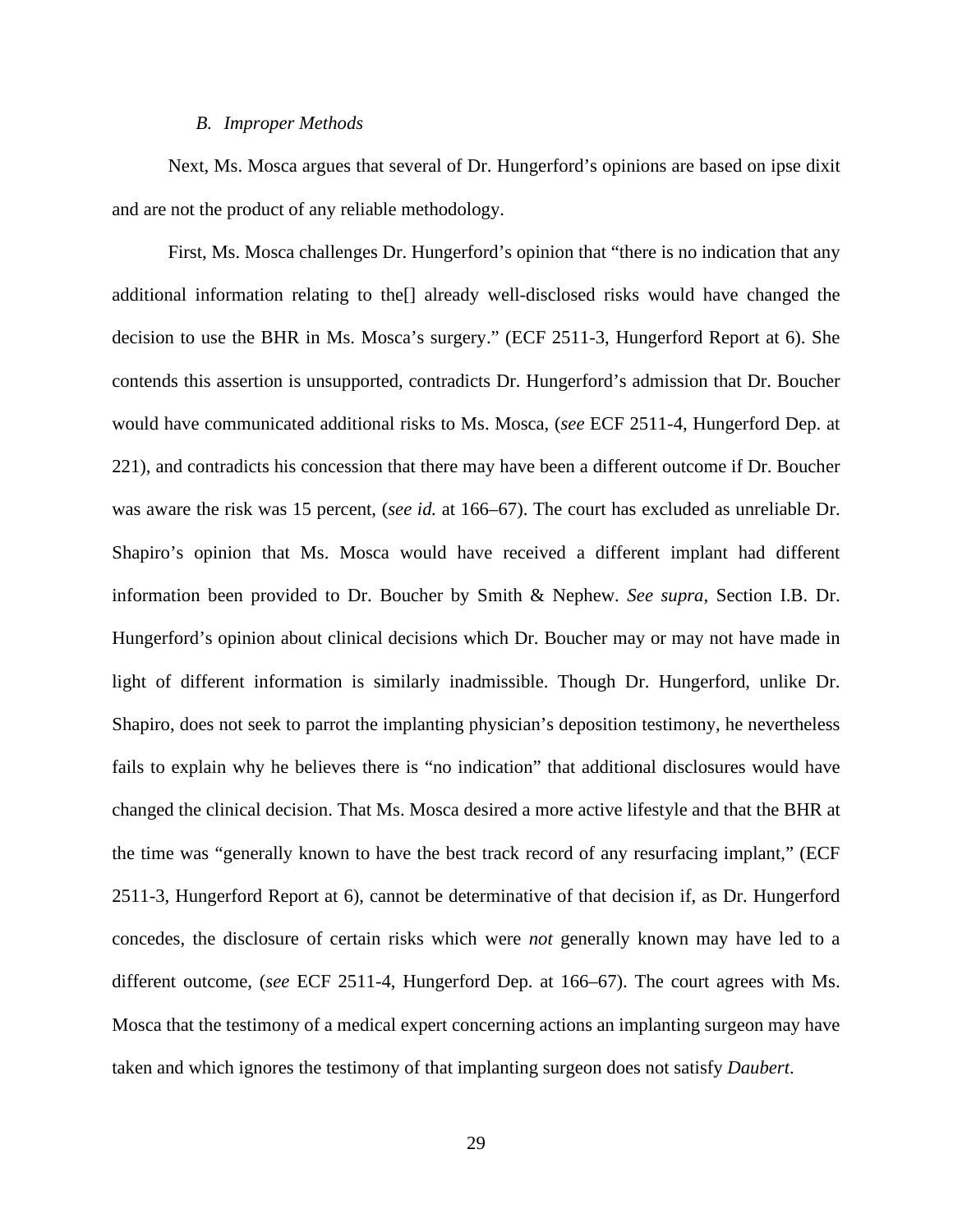Next, Ms. Mosca challenges Dr. Hungerford's opinion that "[o]rthopedic surgeons such as myself and Dr. Boucher do not rely solely on an implant manufacturer for information, but also engage in ongoing education via journals . . . and many other sources of continuing education." (ECF 2511-3, Hungerford Report at 6). She argues there is a disconnect between this statement and Dr. Hungerford's deposition testimony that her treatment was within the standard of care and she argues that Dr. Hungerford's opinions are based on impermissible conjecture and speculation. Therefore, she contends, Dr. Hungerford's testimony that "Dr. Boucher should have known the magnitude of the revision risk" as reflected in the Australian registry data should be excluded. (ECF 2511-1 at 9). Yet it is difficult to conclude that Dr. Hungerford was actually suggesting Dr. Boucher's conduct fell below the standard of care, or even that Dr. Boucher himself should have known the magnitude of the revision risk. Dr. Hungerford only stated that physicians generally have a professional duty to keep abreast of new information as they attend conferences and lectures and read new studies; not that Dr. Boucher failed to do so. (*See* ECF 2511-4, Hungerford Dep. 167–69). It is unclear how this testimony may be relevant, but the court declines to exclude the testimony as unreliable. $10^{-11}$  $10^{-11}$  $10^{-11}$  $10^{-11}$ 

<span id="page-29-0"></span><sup>10</sup> Ms. Mosca's reliance on *Higgins v. Diversey Corp.*, 998 F. Supp. 598 (D. Md. 1997) is unavailing. In that case, the court excluded testimony from an expert who "failed to provide any scientific evidence" linking the relevant injuries to the defendant's product. *Id.* at 602. In this case, Dr. Hungerford is testifying on the basis of his personal experience and upon review of a lengthy list of materials attached to his report at Exhibit 2.

<span id="page-29-1"></span><sup>&</sup>lt;sup>11</sup> Ms. Mosca also raises a challenge to Dr. Hungerford's statement during his deposition that the ad hoc and published registry data are basically the same thing because the BHR makes up such a large proportion of the market that anything that can be said of the total can be said of the BHR. Her argument is that Dr. Hungerford is not a statistician. This may be true, as far as it goes, though physicians may be qualified to opine on non-medical matters so long as they have sufficient experience, and academic physicians often have significant experience in statistics. The parties have not briefed Dr. Hungerford's credentials well enough to permit the court to rule on this issue at this time, nor is it clear that this issue will be presented at trial.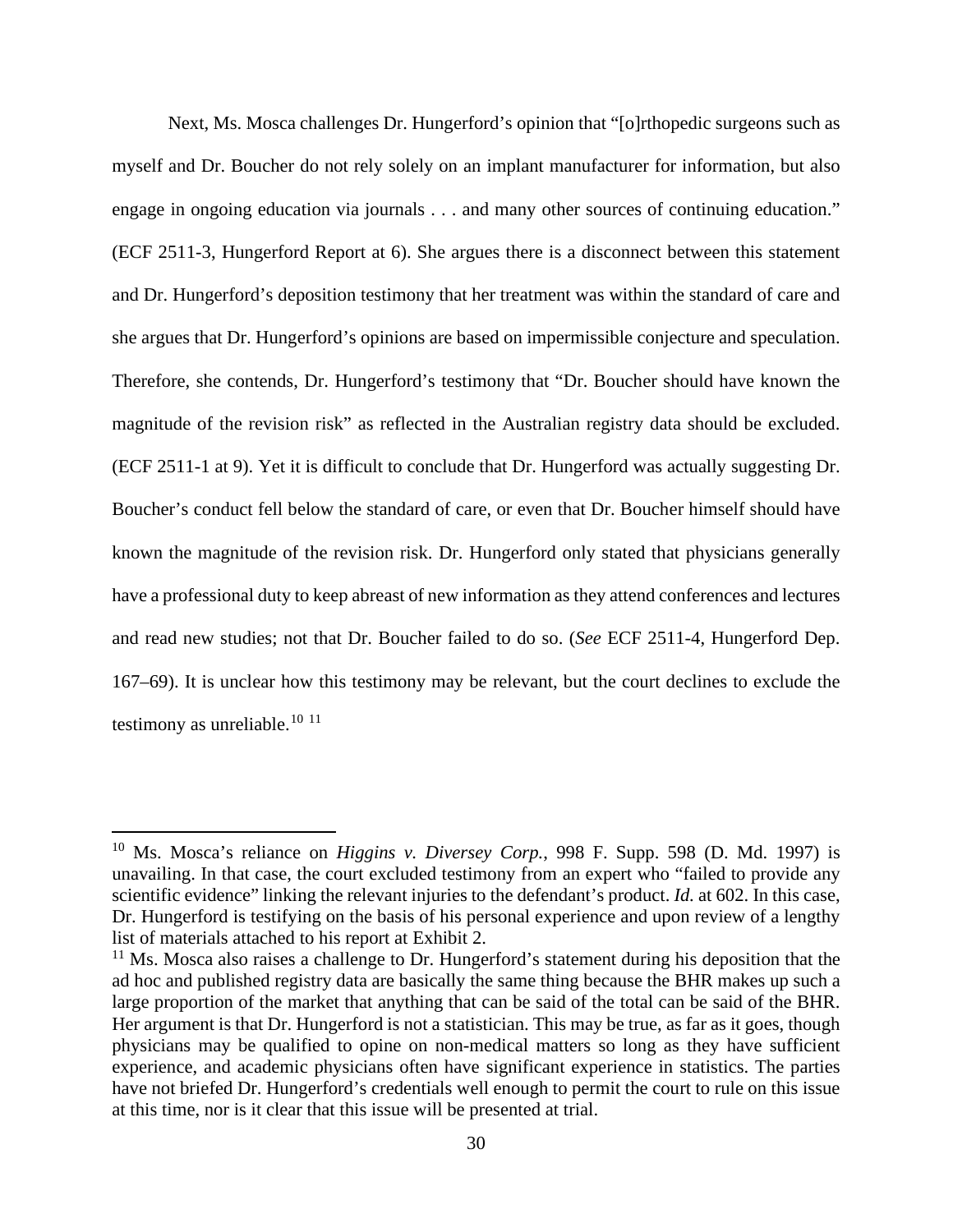## *C. Marketing*

Finally, Ms. Mosca wishes to exclude any testimony by Dr. Hungerford which touches on whether Smith & Nephew's use of the Australian registry data in unapproved communications was untruthful or misleading. Ms. Mosca admits that Dr. Hungerford "has not offered any opinions that the marketing was not misleading and was truthful," but wishes to prevent him from offering "contrary testimony at trial." (ECF 2511-1 at 13). This is because Dr. Hungerford has minimized the importance of the Australian registry data. (*See, e.g.*, ECF 2511-3, Hungerford Report at 5 ("Ad hoc data can be unreliable and needs proper analysis before it can serve as the basis for clinical decisions  $\dots$ .")). As Smith & Nephew points out, "no data are perfect" and "recognizing this does not mean that Dr. Hungerford believes the [registry data] are always unreliable[.]" (ECF 2589, Opp'n at 10–11). The court agrees and will decline at this time to exclude hypothetical testimony which has not yet been offered.

#### \*\*\*

In sum, the court will exclude any testimony offered by Dr. Hungerford which posits that Ms. Mosca's chromium supplements necessitated her revision surgery or which opines on hypothetical actions Ms. Mosca's surgeon may have taken in light of additional disclosures. The balance of Dr. Hungerford's opinions will not be excluded at this time.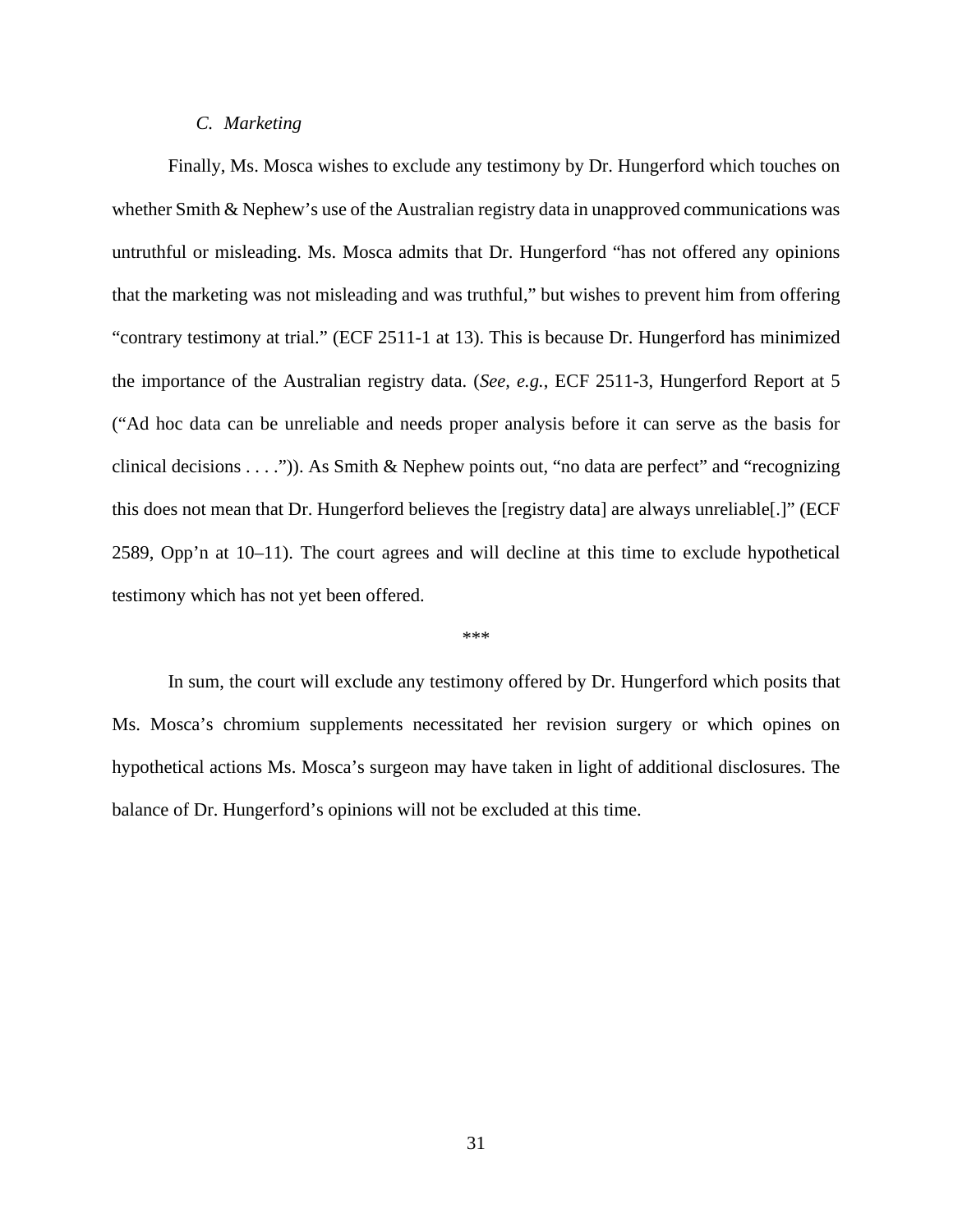# **CONCLUSION**

For the reasons described herein, the court will grant in part, reserve in part, and deny in part the motion to exclude the testimony of Dr. Shapiro, deny the motion to exclude the testimony of Dr. Seyler, and grant in part and deny in part the motion to exclude the testimony of Dr. Hungerford. A separate Order follows.

\_\_\_\_\_\_\_\_\_\_\_\_\_ 5/17/2021 /s/

Date Catherine C. Blake United States District Judge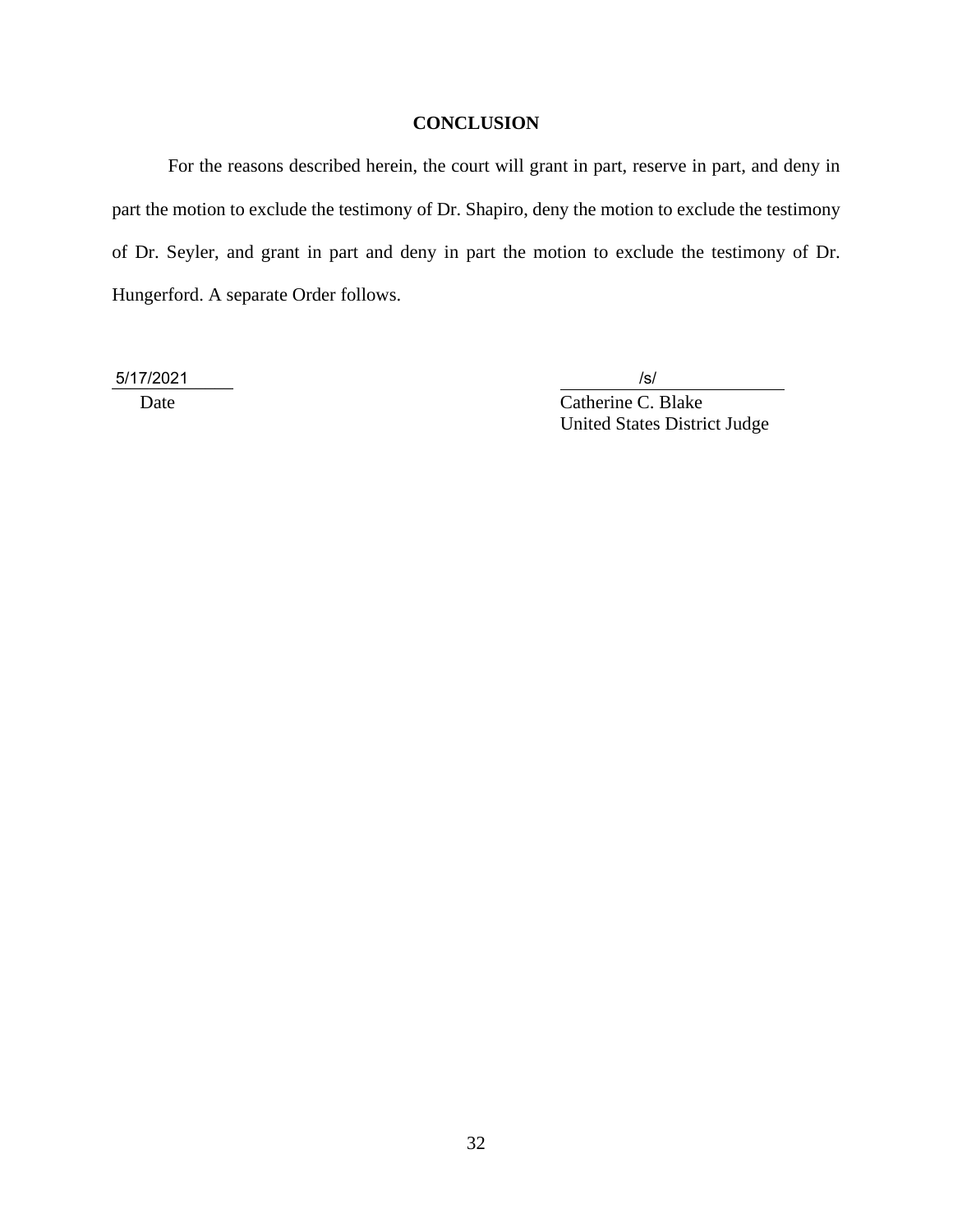# **IN THE UNITED STATES DISTRICT COURT FOR THE DISTRICT OF MARYLAND**

| IN RE: SMITH & NEPHEW<br><b>BIRMINGHAM HIP RESURFACING</b><br><b>(BHR) HIP IMPLANT PRODUCTS</b><br><b>LIABILITY LITIGATION</b> | MDL No. 2775<br>Master Docket No. 1:17-md-2775<br><b>JUDGE CATHERINE C. BLAKE</b> |
|--------------------------------------------------------------------------------------------------------------------------------|-----------------------------------------------------------------------------------|
|                                                                                                                                | THIS DOCUMENT RELATES TO THE<br><b>FOLLOWING CASES:</b>                           |
|                                                                                                                                | Paula and Jace Redick v. Smith & Nephew,<br><i>Inc.</i> , No. 1:17-cv-00944       |
|                                                                                                                                | <i>Phyliss Mosca v. Smith &amp; Nephew, Inc., No.</i><br>$1:18$ -cv-03520         |

## **ORDER**

For the reasons stated in the accompanying Memorandum, it is hereby ORDERED by the United States District Court for the District of Maryland that:

- 1. The defendant's motion to exclude the testimony of Dr. Shapiro in Ms. Redick's case (ECF 2517) is GRANTED in part, RESERVED in part, and DENIED in part, as set forth in more detail in the accompanying Memorandum;
- 2. The defendant's motion to exclude the testimony of Dr. Shapiro in Ms. Mosca's case (ECF 2519) is GRANTED in part, RESERVED in part, and DENIED in part, as set forth in more detail in the accompanying Memorandum;
- 3. Ms. Redick's motion to exclude the testimony of Dr. Seyler (ECF 2512) is DENIED;
- 4. Ms. Mosca's motion to exclude the testimony of Dr. Hungerford (ECF 2511) is GRANTED in part and DENIED in part, as set forth in more detail in the accompanying Memorandum; and